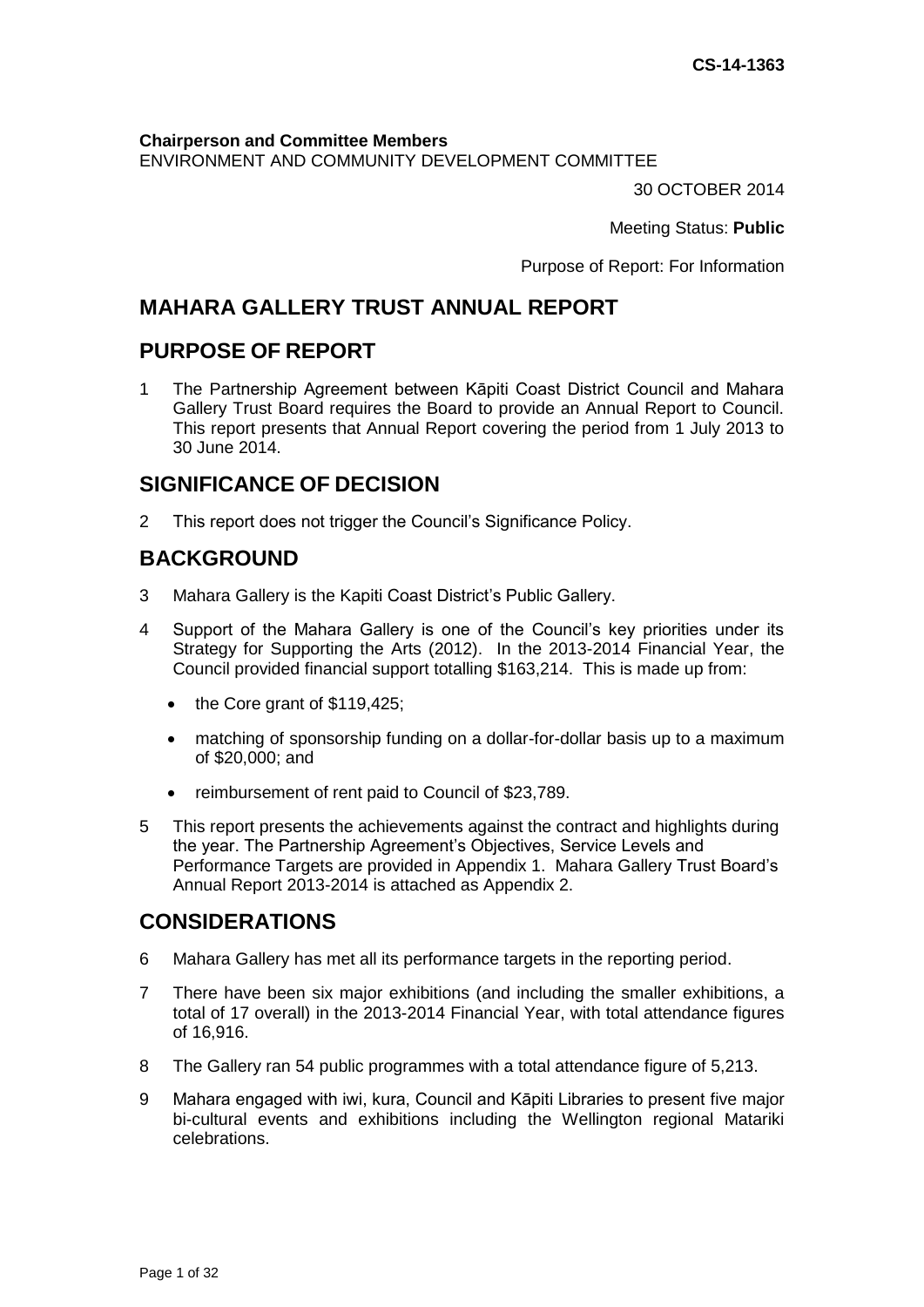10 Mahara Gallery featured in the New Zealand Festival of the Arts in 2014, the premiere arts event in New Zealand and exhibited "*Frances Hodgkins in Kāpiti: The Field Collection"*. Through the Festival's marketing and promotion, this event enabled Mahara Gallery to be exposed to over 350,000 people locally and nationwide.

### Financial Considerations

11 There are no financial implications.

### Legal Considerations

12 There are no legal considerations.

### **Delegation**

13 The Environment and Community Development Committee has delegated authority to consider this matter. Reference Part B.1, 7.8 of the Governance Structure and Delegations which reads:

*Authority to receive and approve (as required) annual reports, budgets and plans from organisations funded by the Council through grants funding and contracts for services.*

# **Consultation**

14 There are no consultation requirements

### Policy Implications

15 There are no policy implications.

# Tāngata Whenua Considerations

16 The Partnership Agreement requires Mahara Gallery to reflect the bicultural commitment of the Council through specific targets and service levels. This requirement has been met.

### Publicity Considerations

17 A media release will be prepared on the success of the Mahara Gallery, as the District's Public Gallery, in all its service areas. This could form the basis for other stories highlighting progress on the Council's priorities in supporting the arts. It would also support the Gallery's fundraising campaign by restating the Council's support for the redevelopment of Mahara Gallery as a permanent home for the Field Collection.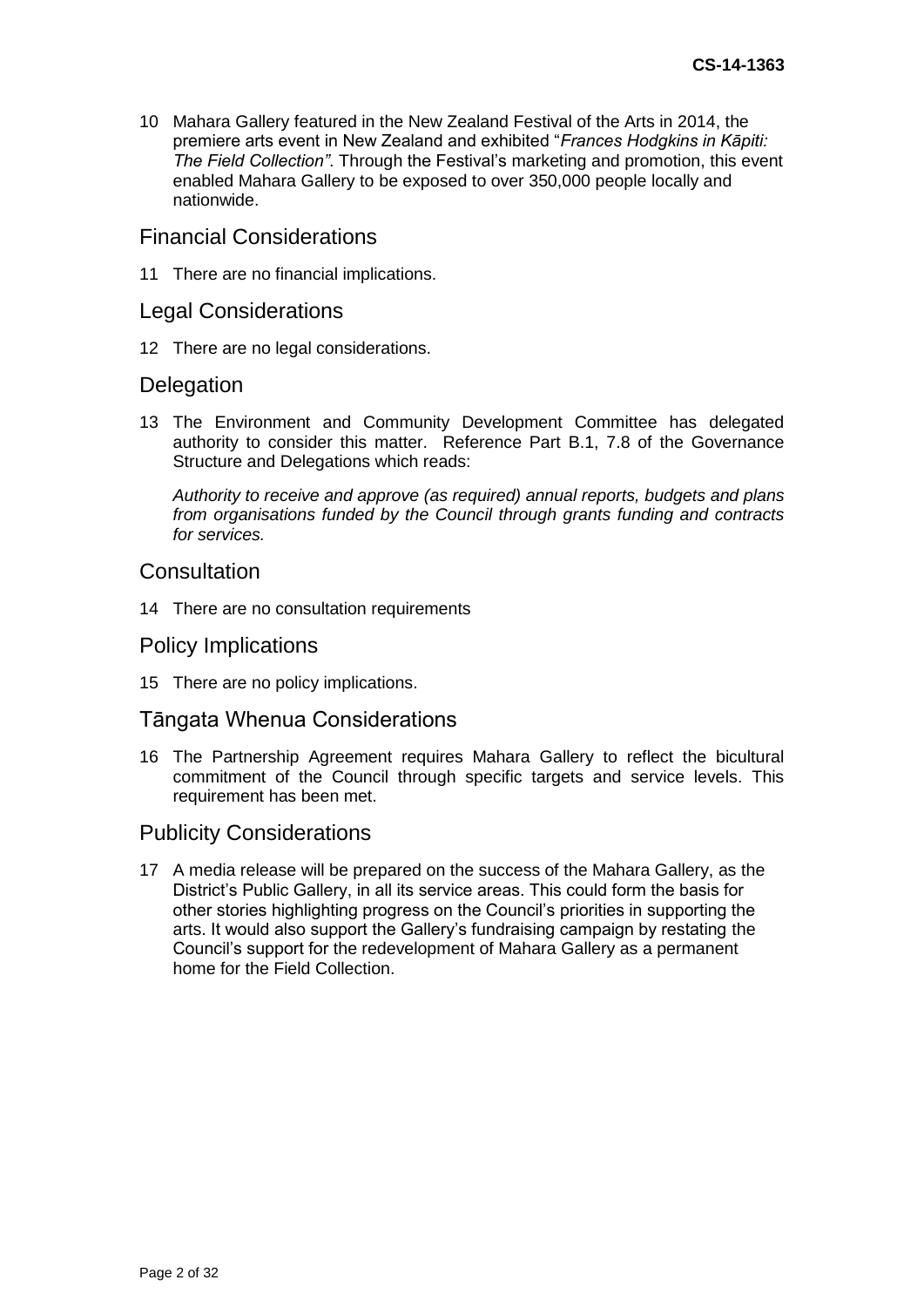# **RECOMMENDATIONS**

18 That the Committee receives The Mahara Gallery Trust Board Annual Report 2013-2014, and notes the Board and Gallery continue to meet the Council's performance targets.

**Report prepared by: Approved for submission by:**

Arts & Museums Development Officer

**Catherine Scollay <b>Tamsin Evans Wayne Maxwell Group Manager Community Services**

**Group Manager Corporate Services**

# **ATTACHMENTS:**

Appendix 1: Partnership Agreement between Kāpiti Coast District Council and Mahara Gallery Trust Board (1 July 2011 – 30 June 2014), Council Objectives, Services and Performance Targets

- Appendix 2: Mahara Gallery Trust Board Annual Report 2013-2014
- Appendix 3: Mahara Gallery Audited Accounts 2013-2014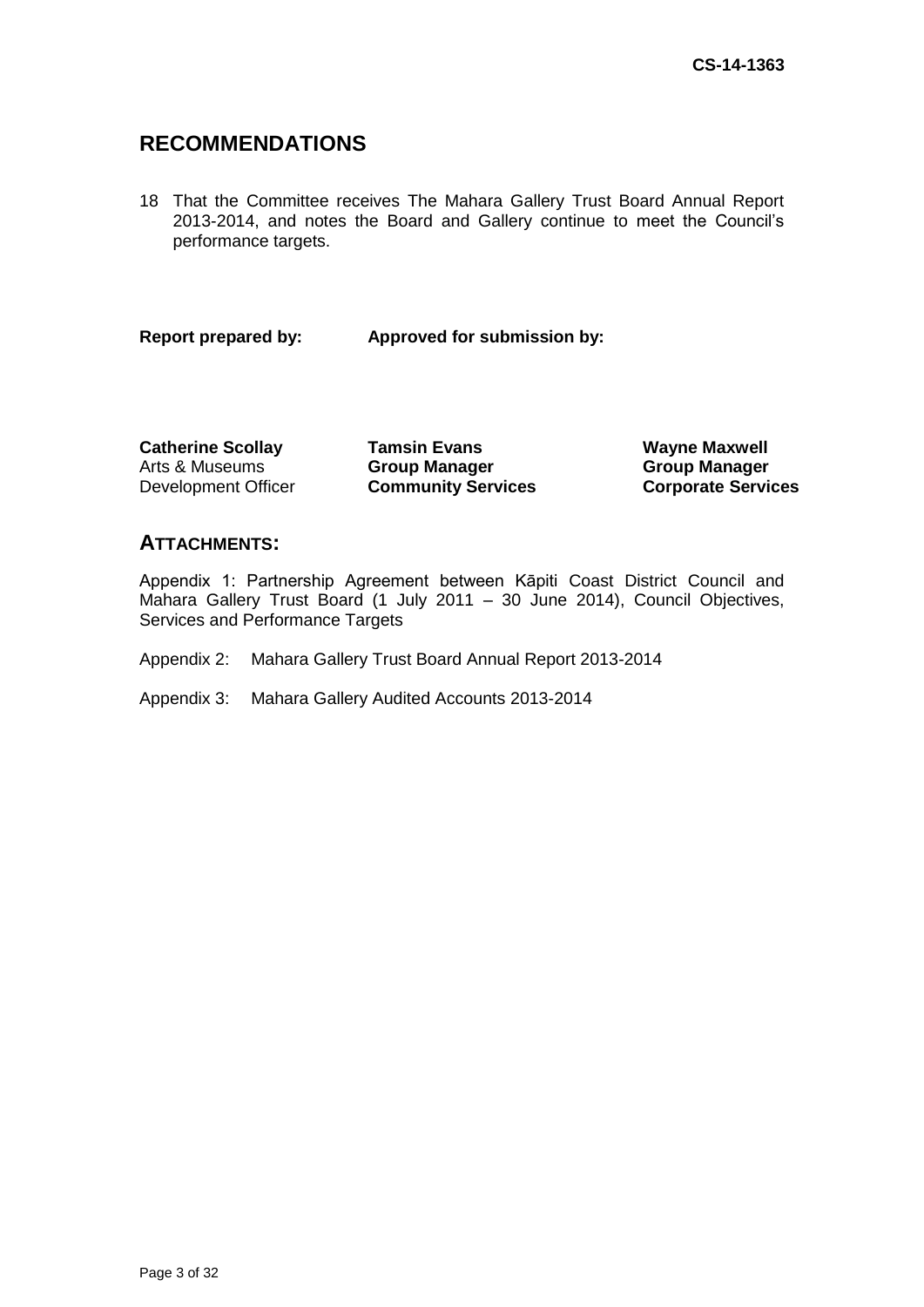# **Appendix 1**

Partnership Agreement between Kāpiti Coast District Council and Mahara Gallery Trust Board (1 July 2011 – 30 June 2014)

# **Council Objectives, Services and Performance Targets**

| 1. Council Objective: | Develop and foster the practice and appreciation of arts<br>and cultural heritage on the Kāpiti Coast, through a<br>diverse programme                                                                                                                                                    |  |  |
|-----------------------|------------------------------------------------------------------------------------------------------------------------------------------------------------------------------------------------------------------------------------------------------------------------------------------|--|--|
| Service:              | Present an annual exhibition programme that reflects<br>the diversity of Kāpiti's arts community and that allows<br>local artists' work to be seen in a national context.<br>At least six exhibitions per year that balance local<br>content with relevant material from further afield. |  |  |
| Targets:              |                                                                                                                                                                                                                                                                                          |  |  |
| 2. Council Objective: | Reflect bicultural commitment of the Council                                                                                                                                                                                                                                             |  |  |
| Service:              | Translate bicultural principles into productive<br>partnerships with local lwi.                                                                                                                                                                                                          |  |  |
| Targets:              | At least one bicultural based exhibition annually.                                                                                                                                                                                                                                       |  |  |
|                       | Enhance the relationship between Mahara and the Art<br>and Design Faculty of Te Wananga o Raukawa and<br>other groups through continuing joint projects and<br>exhibitions                                                                                                               |  |  |
| 3. Council Objective: | Develop local identity and profile through the arts and<br>cultural programme                                                                                                                                                                                                            |  |  |
| Service:              | Encourage cultural tourism.                                                                                                                                                                                                                                                              |  |  |
| Targets:              | Work with the Wellington Regions' arts community to<br>build local profile and visitor numbers.                                                                                                                                                                                          |  |  |
|                       | Be an active participant in the biannual NZ International<br>Festival of the Arts Official Programme.                                                                                                                                                                                    |  |  |
|                       | Market Mahara Gallery's programme effectively in the<br>greater Wellington area.                                                                                                                                                                                                         |  |  |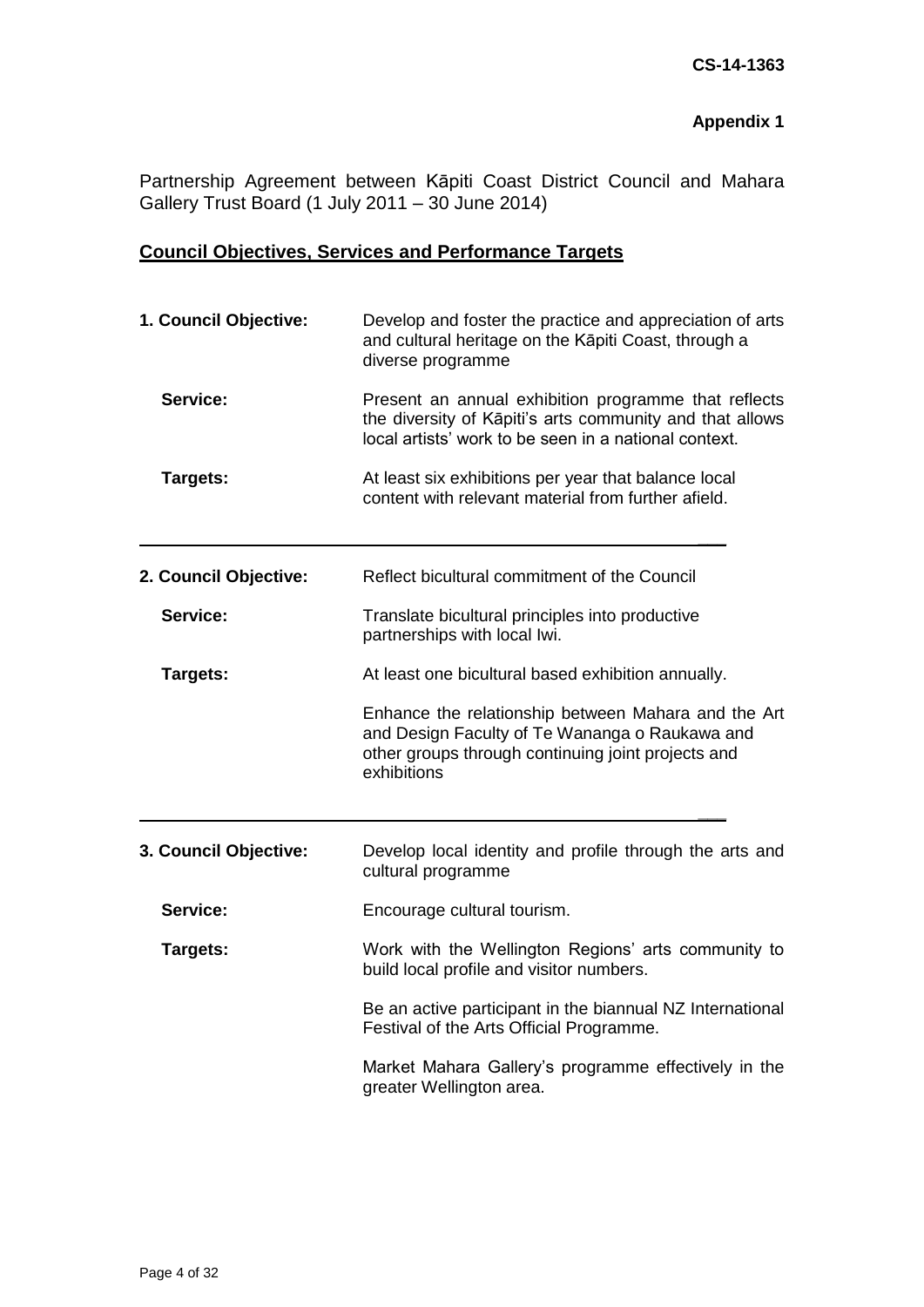# **Appendix 1**

| 4. Council Objective: | Support the development of an Arts Strategy for Kapiti<br>Provide professional advice to Council on arts strategy<br>and implementation of cultural tourism initiatives.<br>Take part in meetings, discussions, research and<br>feedback. |  |
|-----------------------|-------------------------------------------------------------------------------------------------------------------------------------------------------------------------------------------------------------------------------------------|--|
| Service:              |                                                                                                                                                                                                                                           |  |
| Targets:              |                                                                                                                                                                                                                                           |  |
| 5. Council Objective: | Promote and encourage participation and achievement<br>in all artistic forms of endeavour for the greater benefit<br>of Kāpiti                                                                                                            |  |
| Service:              | Showcase and reward achievement and excellence in<br>the arts in Kāpiti                                                                                                                                                                   |  |
| Targets:              | Explore opportunities and partnerships to develop a<br>youth based project or exhibition.                                                                                                                                                 |  |
|                       | Work with the Council to identify the most appropriate<br>means of rewarding achievement and excellence in the<br>arts in Kāpiti (including reviewing the effectiveness and<br>viability of the annual Mahara Arts Awards.                |  |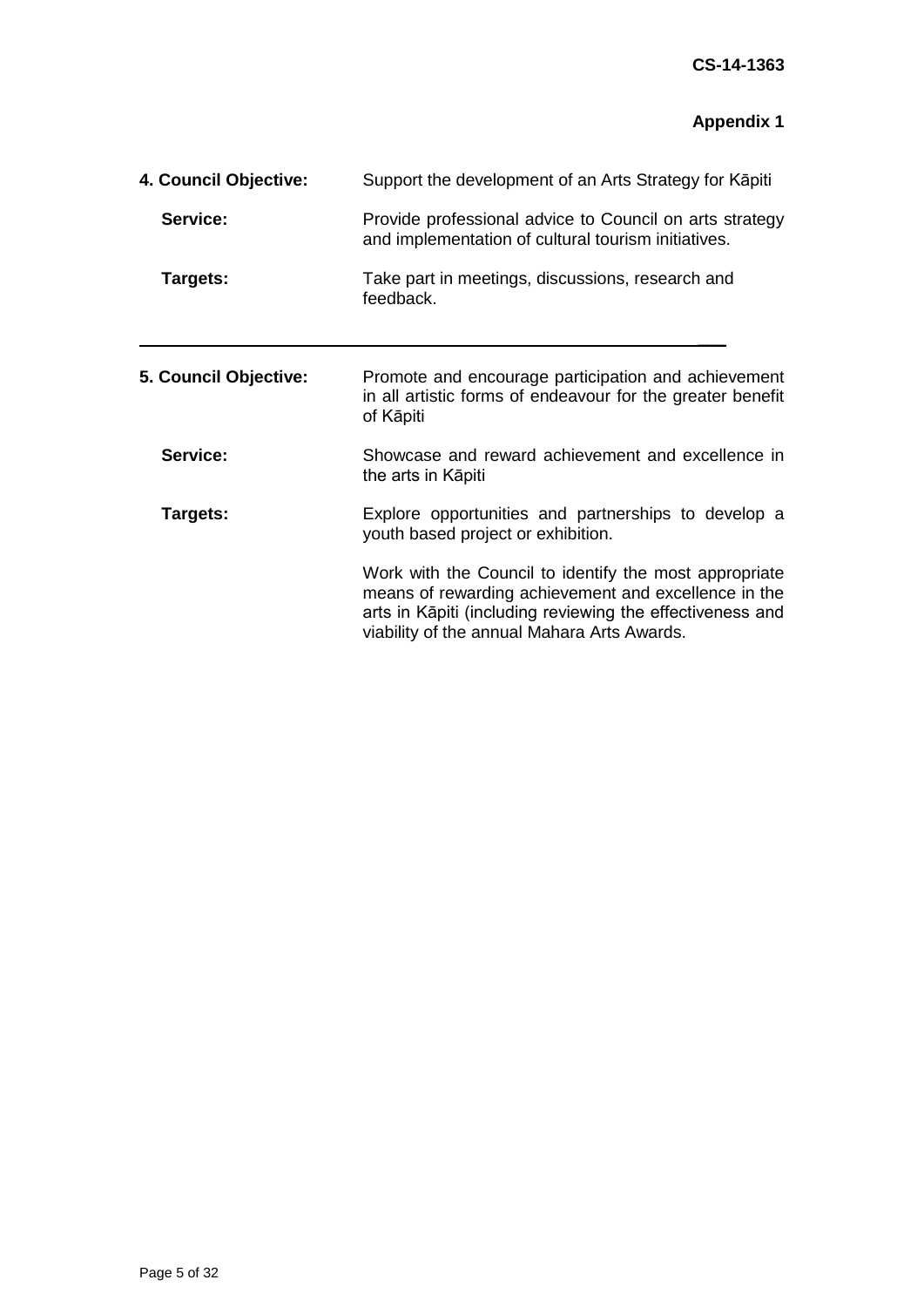# **Mahara Gallery Trust Board Annual Report**

**2013 - 2014**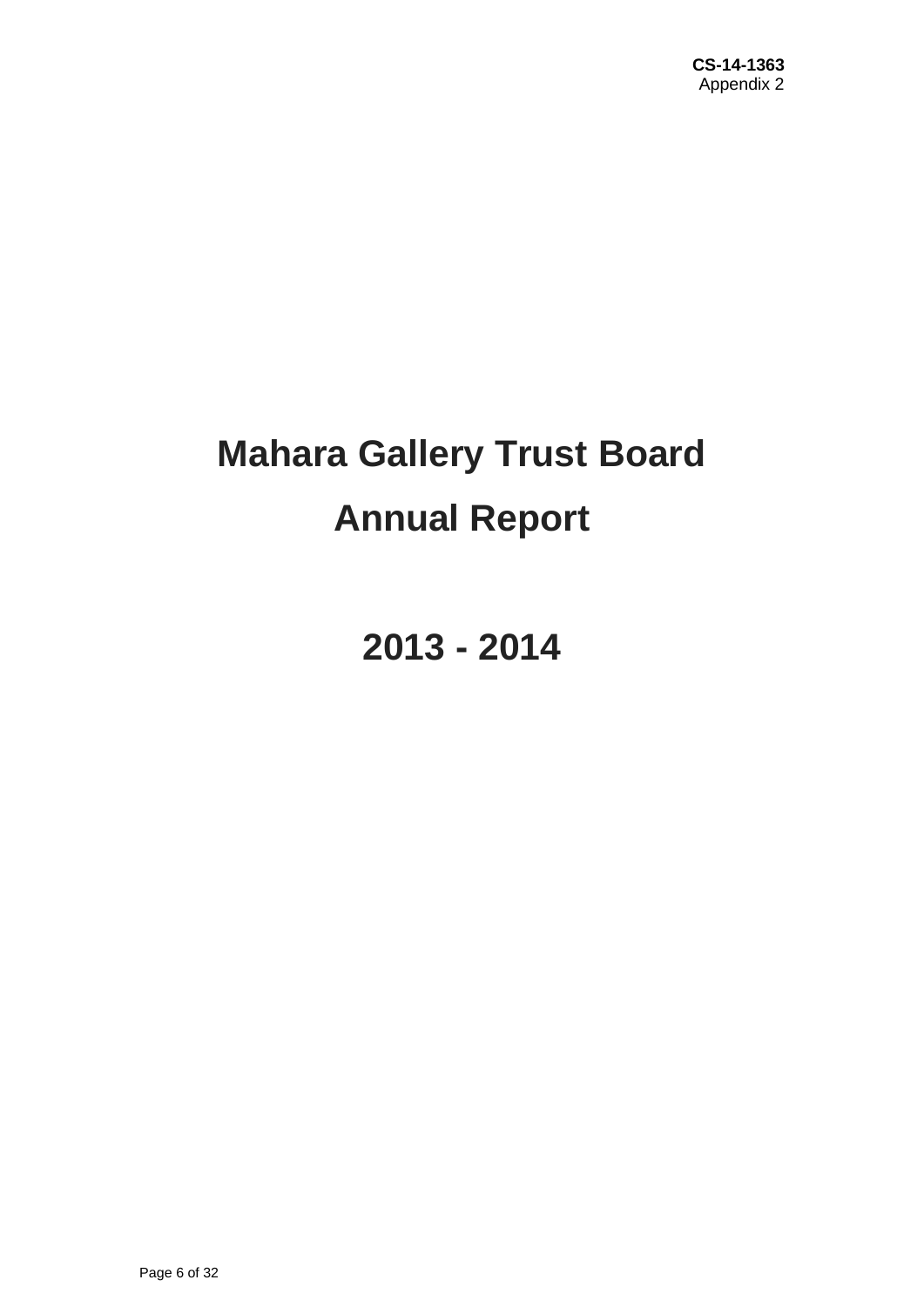# **Introduction from Mahara Board Chair**

The past year has been an extremely productive and lively time at Mahara Gallery. Our team of dedicated staff and hard-working volunteers have persistently realised Mahara Gallery's stated vision of "a vibrant public art and community gallery for Kāpiti which brings people together with local and national art and culture, and celebrates the Field Collection". The success of this vision can be seen in our strong exhibition offerings, popular public programmes, steady visitor numbers, and increased relationships with other institutions both in the local district and further afield in the greater Wellington region.

Work across the gallery has continued to closely align with the Mahara Gallery Trust Board's Strategic Plan for the period 2012-2015. This includes four key priorities:

1. Attract funding, complete the planning, and secure on-going community support for the redevelopment of the Mahara Gallery and establishment of museum-standard housing for the Field Collection, in partnership with the Kāpiti Coast District Council;

2. Build the Gallery into an organisation which has robust governance, business infrastructure, and an operating model which supports its growth and vision, its staff and people, and on-going public and private income and support;

3. Maintain high quality exhibitions and continue strengthening other delivery strands, in particular education; and

4. Build on-going community engagement and support among all stakeholders to enable the achievement of priorities 1-3 inclusive.

On behalf of the Mahara Gallery Board of Trustees I am once again extremely grateful to Janet Bayly who has prepared the following Annual Report, which summarises the significant progress she and the wider team have achieved across all four priorities. None of this would be possible without Janet's unique curatorial and leadership ability.

The Board remains committed to our objectives of delivering the redevelopment project and an on-going programme of arts for the Kāpiti Coast District. We are excited to be planning for the year ahead.

John Mowbray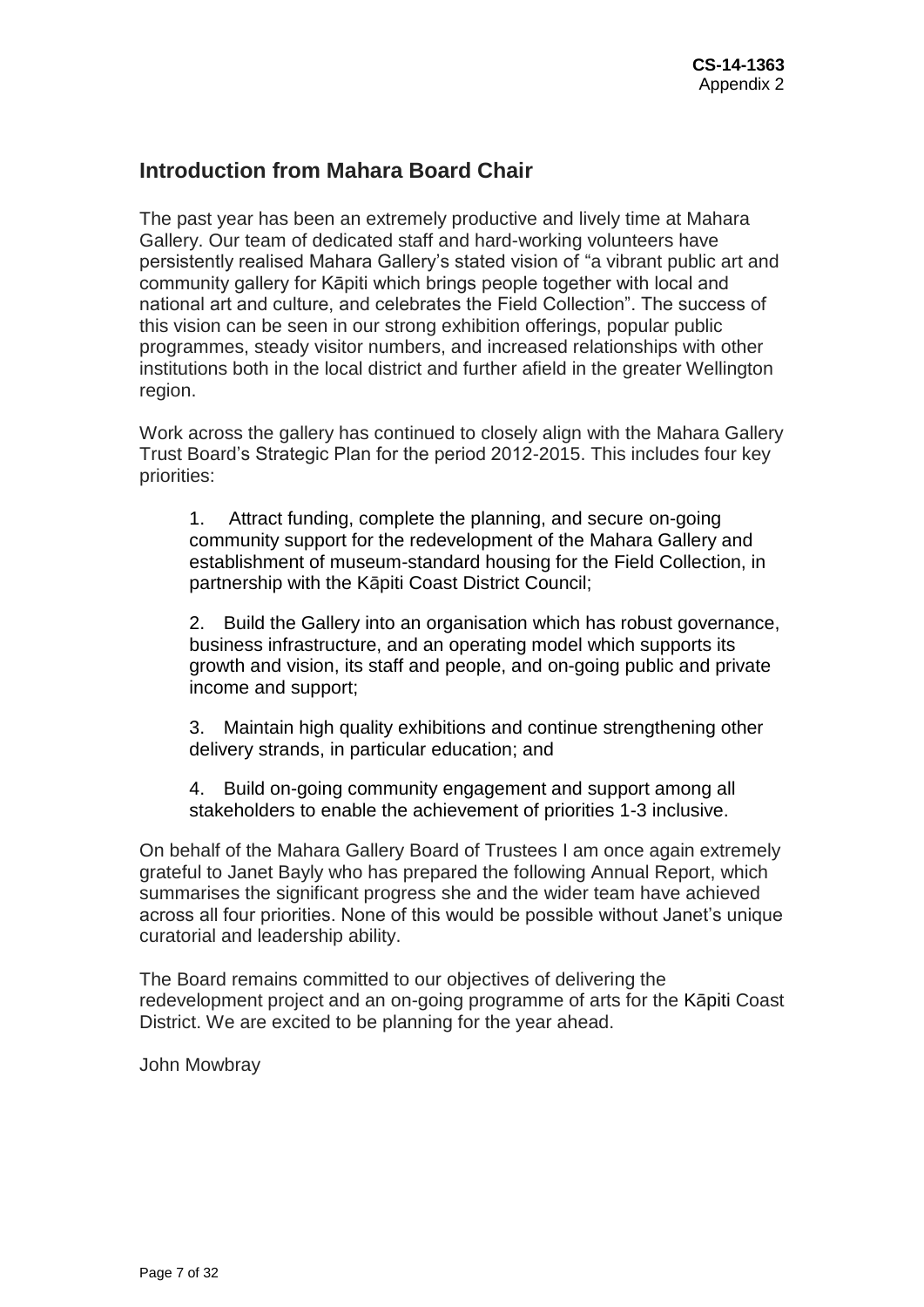# **Introduction**

In the past year Mahara Gallery has delivered a strong programme of exhibitions, education, public programmes and publications which combined good representation of local artists and community engagement with outputs of international calibre and reach, highlighting many of Kāpiti's cultural treasures, including the following:

| June-July 2013                 | <b>Reikorangi Potteries:</b><br><b>Janet and Wilf Wright</b>                   | With publication funded<br>by the Deane<br><b>Endowment Trust</b>                                                   |
|--------------------------------|--------------------------------------------------------------------------------|---------------------------------------------------------------------------------------------------------------------|
| September-<br>November 2013    | Wai Ora, Water Life, Te<br><b>Horo to Ōtaki</b><br><b>Children's Creations</b> | With public programme<br>and publication funded<br>by the Philipp Family<br>Foundation                              |
| December 2013-<br>January 2014 | <b>Available Light</b>                                                         | In partnership with<br><b>McNamara Gallery</b>                                                                      |
| March - April 2014             | <b>Frances Hodgkins in</b><br><b>Kāpiti, The Field</b><br><b>Collection</b>    | With publication funded<br>by the Deane<br><b>Endowment Trust, as</b><br>part of NZ Festival of<br><b>Arts 2014</b> |
| <b>June 2014</b>               | Matariki at Mahara,<br>Seven Kāpiti Artists                                    | As part of Matariki<br>Wellington, funded by<br><b>Wellington Regional</b><br><b>Amenities Fund</b>                 |

Alongside this we have made significant achievements in fundraising, capacity building and developing partnership relationships across Kāpiti and greater Wellington in the cultural sector, education sector and local business and museums sector. This has been greatly enhanced by having Pip Howells join Director Janet Bayly as Project Manager for the Mahara Redevelopment, with the support of a grant from the Wellington Regional Amenities Fund.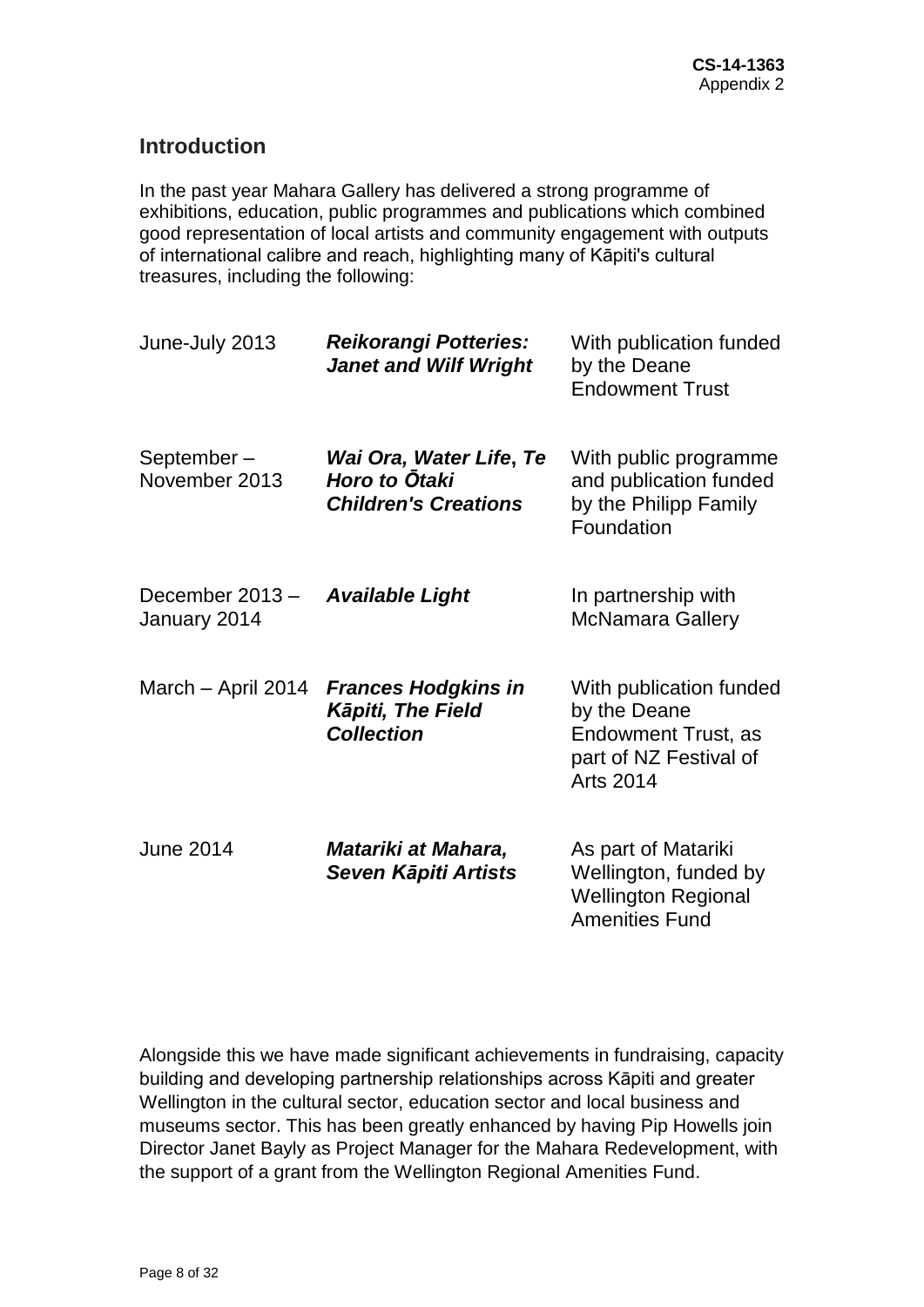A Feasibility Study has been completed, with funding from the NZ Lottery Grants Board, confirming that the Mahara Gallery Redevelopment Project is viable, realistic and achievable, in partnership with Kāpiti Coast District Council.

We sincerely thank Council for its on-going support and commitments to Mahara Gallery's operational funding through the Long Term Plan 2012-2032, and to funding one third of the Mahara Gallery Redevelopment project once Mahara Gallery reaches its fundraising goal of \$3million.

We are very pleased to be strongly embedded in Kāpiti Coast District Council's 2012 Strategy for Supporting the Arts which includes its commitment to on-going support of Mahara Gallery, specified in Section 3 under 'Partner and Supporter'; Section 4.4 under Challenges and Opportunities, 'Finding space for a nationally significant collection'; and Section 5.5, 'Arts and economic development'.

The following report outlines how the gallery has continued to meet and exceed its strategic priorities and partnership agreement with Kāpiti Coast District Council.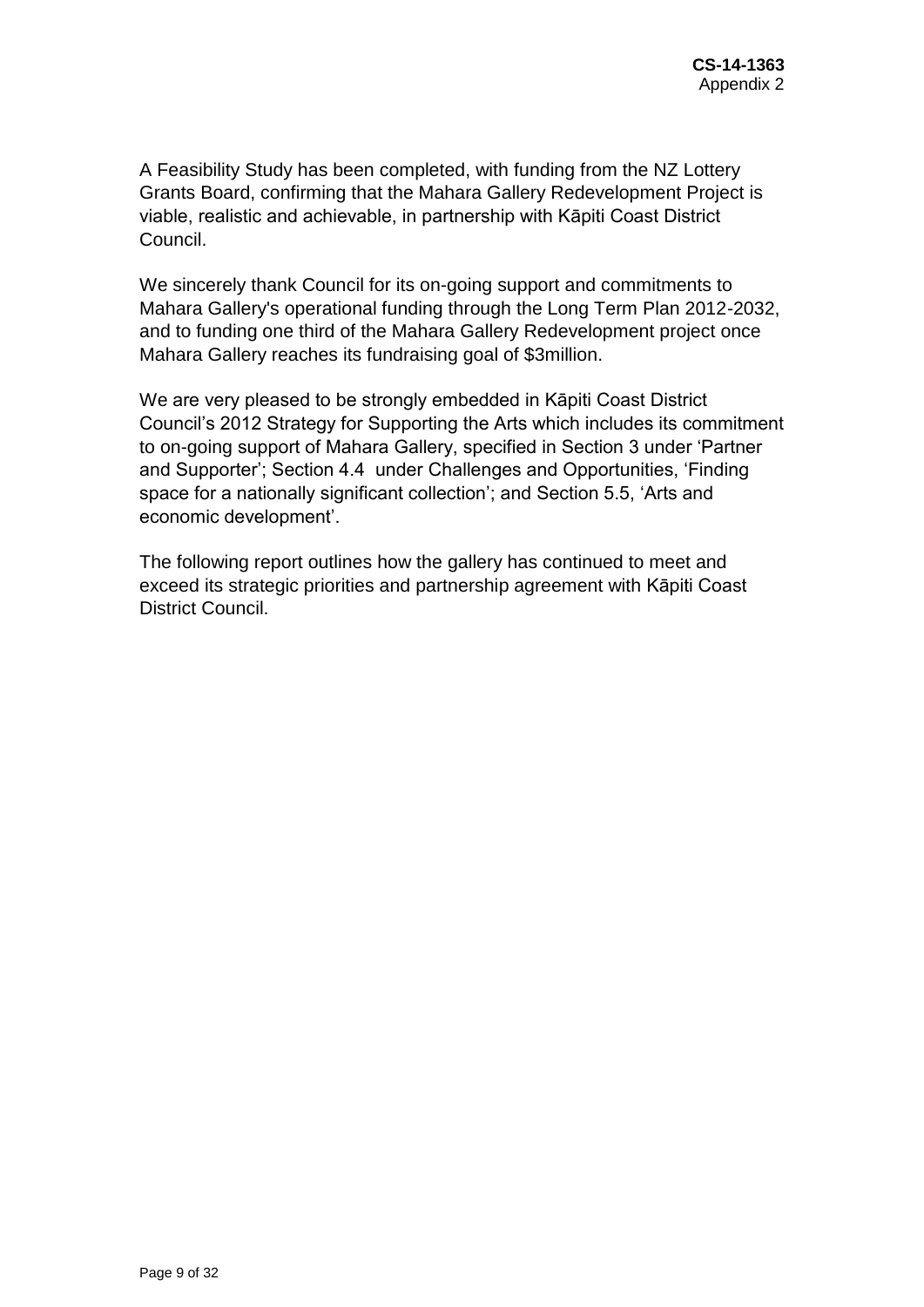# **Strategic Priority One:**

# **The Mahara Gallery Redevelopment**

*"Attract funding, complete the planning, and secure on-going community support for the redevelopment of the Mahara Gallery and establishment of museum-standard housing for the Field Collection, in partnership with the Kāpiti Coast District Council"*

# **Support for the Field Collection:**

Throughout the 2013-2014 we presented a series of five small shows profiling four works at a time from the Field Collection. These further informed the public about the collection and the importance of the redevelopment project. We are very fortunate to have the on-going support of the Field Collection Trust whose generosity in loaning the works makes these exhibitions possible.

Two lecture series mounted in partnership with WEA Kāpiti in September 2013 and March 2014 delivered by Peter Ireland and Lynda Mapplebeck gave further context to the Field Collection.

In March and April 2014 we presented the entire Field collection in *Frances Hodgkins in Kāpiti: The Field Collection* as part of the NZ Festival of Arts 2014. Participating in this festival allowed us extensive free promotion to an audience of over 350,000, and was extended by six special events.

This included being a venue for Writers and Readers Festival week, featuring award-winning biographer Jill Trevelyan who attracted a sell-out crowd. The Friends of Te Papa also brought two busloads of Wellington visitors as part of the regional Arts on Tour programme. After visiting Mahara they went on to lunch at Reikorangi Potteries. This was a great example of the benefits of cultural tourism in action.

The exhibition was very well received and attracted nearly 4,000 visitors over seven weeks, a number of them travelling from around New Zealand especially to see it.

At its opening, Minister for Culture and Heritage, Chris Finlayson and Kāpiti Coast District Mayor, Ross Church praised the work of Mahara Gallery in making this significant collection publicly accessible.

During the exhibition many visitors came to the gallery with more information about Hodgkins, the Field Family, and the collection. This included a couple from Australia who used our archival material to identify as a Hodgkins a portrait gifted to their family directly and connected to the Field Collection.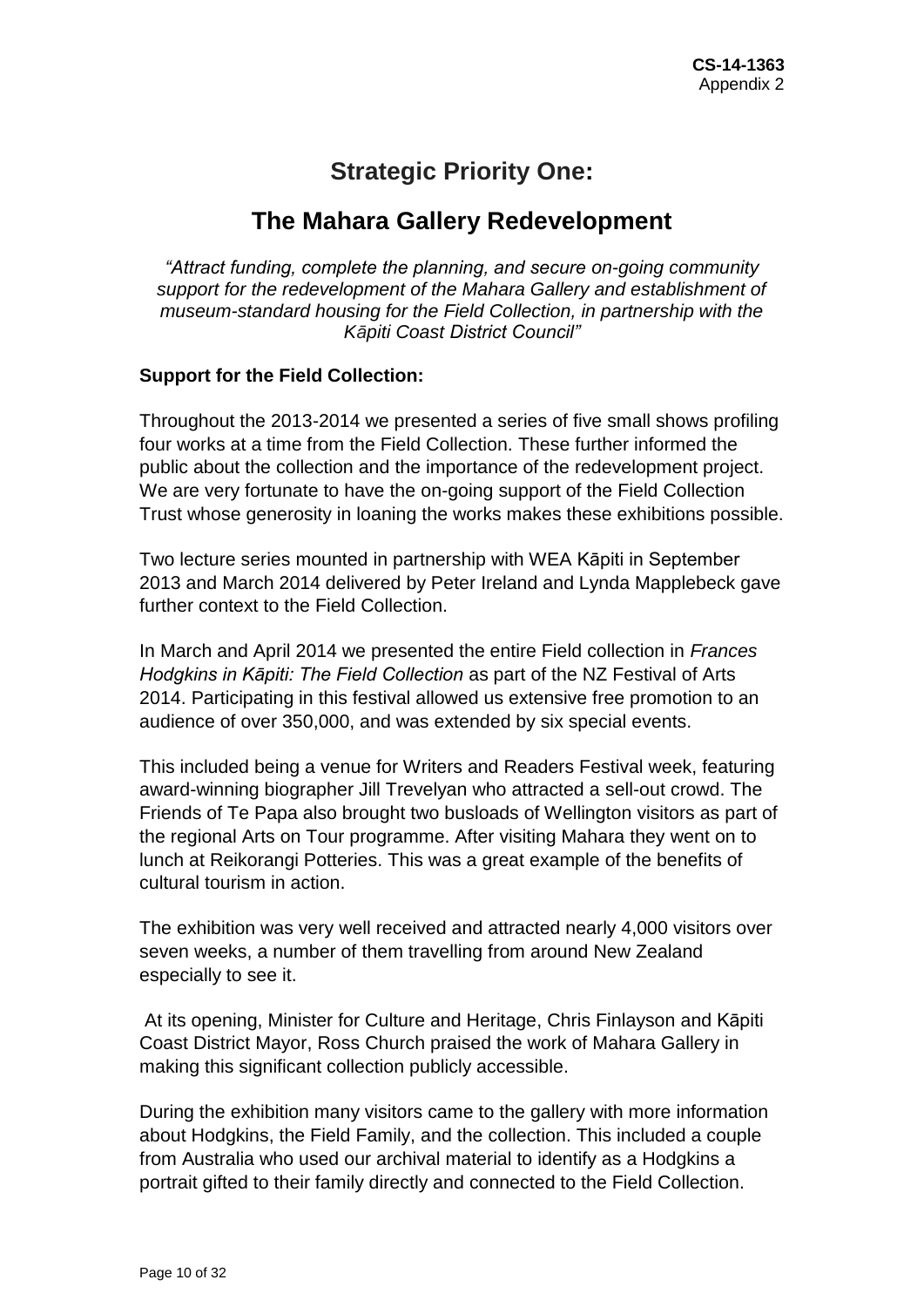Such stories indicate the amount of research still to be done on the collection, as well as its immense audience appeal. The Deane Endowment Trust enabled us to produce a new catalogue reproducing all the work from the collection in colour.

We were also supported by professional colleagues Avenal McKinnon, Director of the NZ Portrait Gallery; Victoria Robson, International art curator with Te Papa; editor of Hodgkins' letters, Linda Gill, and Field family historian Peter Trim.

Visitor responses to the exhibition included the following comments:

# '*The art is of international standard but reflects the local area.'*

# '*Wonderful to have the local connection of this collection in Kāpiti.'*

Kāpiti artist John Baxter - son of James K. Baxter and Jacqui Sturm, observed in his submission to Kāpiti Coast District Council supporting the Mahara redevelopment in 2012: **"***Frances Hodgkins is to painting what Katherine Mansfield is to literature – i.e., an artist of international standing."*

We aim to achieve the same level of association between Kāpiti, Wellington and Frances Hodgkins, as is already established for Katherine Mansfield and greater Wellington. Both of these remarkable women are linked through their stories, era, and determined independence; and this is part of the bigger story of Wellington's cultural capital that we can build new events and partnerships around.

# **A Collection of Acknowledged National Significance:**

Part of the Feasibility Study conducted into the Mahara redevelopment project included a document outlining the national cultural significance of the Field Collection and the argument for it remaining in Kāpiti in a public gallery accessible to visitors. Twelve experts wrote supporting letters, including one of 'wholehearted support for the Mahara redevelopment' from Mary Kisler: Senior Curator, Mackelvie Collection, International Art, Auckland City Gallery, 31 July 2013:

*Frances Hodgkins' links to Kāpiti, and in particular Waikanae, are well known. Along with several family members she is buried locally, and it was a place of which she spoke fondly in her letters home to family. I think it is vital that the Collection stays in Waikanae, and there could be no better place for it to reside than in a newly refurbished Mahara Gallery'.*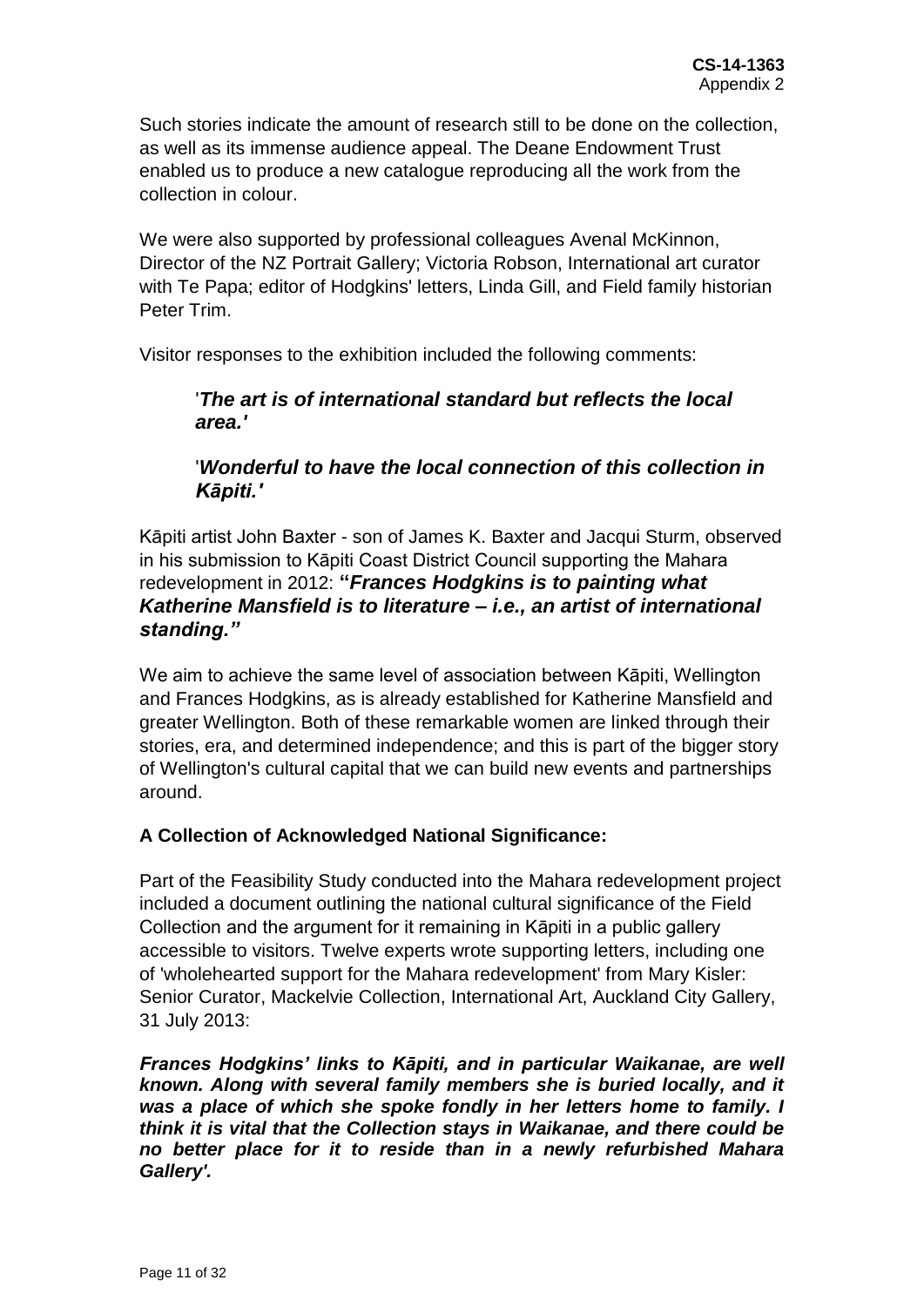*...The Gallery's dedication in exhibiting Hodgkins' early works, as well as that of her sister Isabel Field and her father William Hodgkins, has been exemplary. Having an opportunity to permanently house the Field Collection is vital. It also contains a number of important works by artists who played a role in her development as a painter, which will also allow you to contextualise her work fully.* 

*Auckland Art Gallery itself is currently embarking on a large scale project to produce an online catalogue raisonné of Frances Hodgkins' oeuvre, with appropriate links to all the institutions nationwide that are dedicated to collecting and preserving her works. Equally importantly, the website will assist scholars worldwide. Inevitably, this will open up the many institutions in New Zealand who have an invested interest in the works of Frances Hodgkins.* 

*While the larger public galleries have excellent holdings of Hodgkins' works, researchers nationwide have always appreciated the special relevance of the Field Collection to its location. Housed in a redeveloped Mahara Gallery, it can be accessed physically, but also through links to the online catalogue raisonné, allowing your institution to serve as a significant research institution, drawing attention both nationally and internationally.*

*There can be no doubt about the national cultural significance of the Field Collection, which holds a particular relevance to Kāpiti, its history and cultural identity, and that is where it belongs'.* 

# **Mahara Gallery Fundraising:**

Building awareness and support for the Field Collection and gathering documentation to acknowledge its national significance have been immensely effective in bolstering the fundraising to redevelop Mahara Gallery.

In January 2014 Mahara Gallery was a successful applicant in gaining a grant of \$50,000 from the Wellington Regional Amenities Fund to employ a Project Manager to assist with the Redevelopment project, and achieve a modest upgrade of our IT requirements. Pip Howells had done some initial work with us in June/July 2013 on a placement from Museum Studies at Victoria University. Since starting with us as Project Manager in early February 2014 she has greatly enhanced our fundraising, marketing and promotion of the gallery on various platforms, including refreshing our website and use of social media, and relationship-building capacity.

Pip has also been preparing major applications to government agencies and liaising closely with Council and the Waikanae Town Centre Transformation project team since May.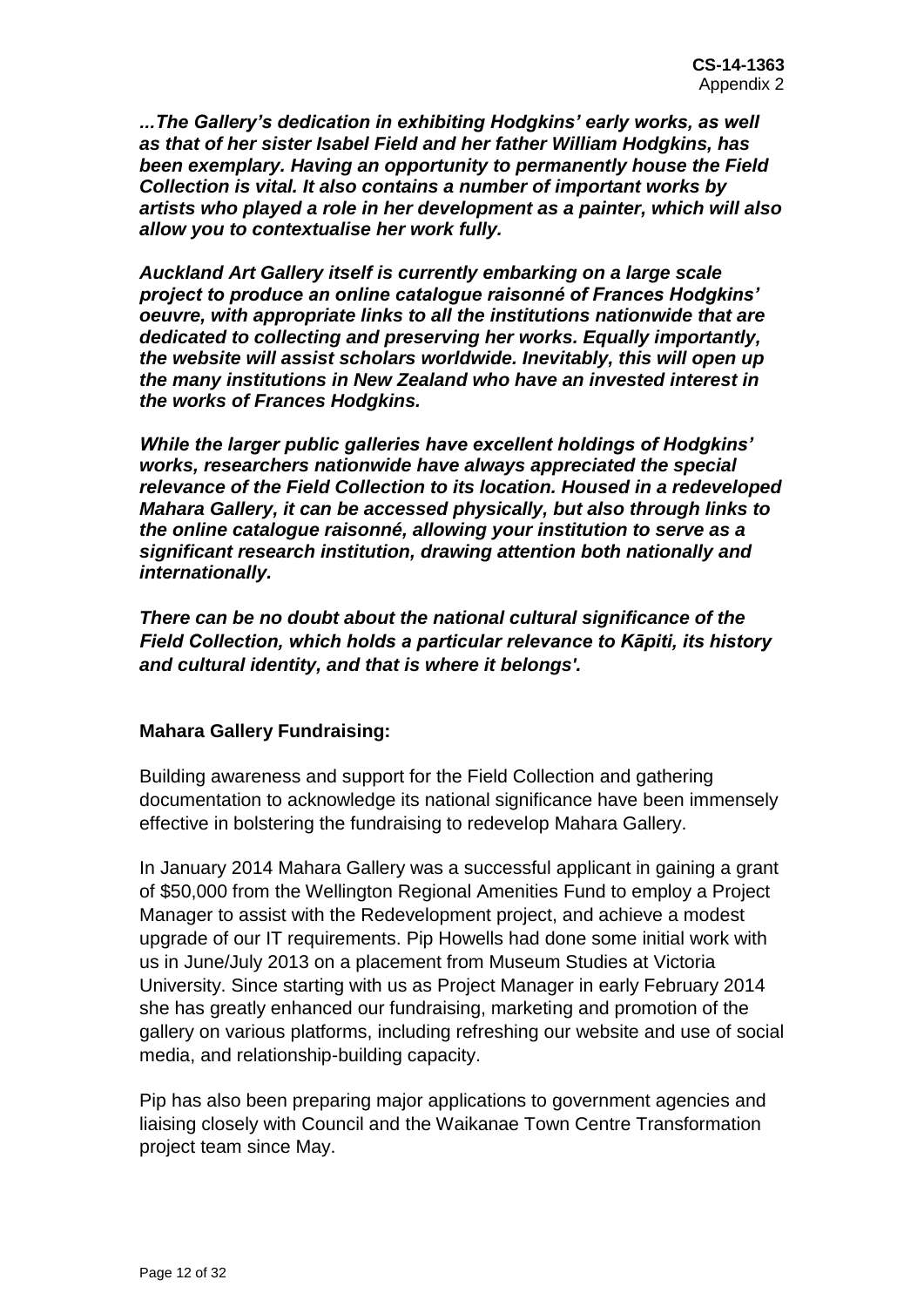In the last six months we have been successful in raising a further \$308,000 towards the redevelopment. This includes a private trust donation of \$50,000 and a significant grant of \$250,000 from the Wellington Community Trust. This brings the amount raised by the Mahara Gallery Trust to \$870,677.

This Wellington Community Trust grant reinforces the value of what the Mahara Gallery Redevelopment project will mean for the greater Wellington region; an area which prides and brands itself on the strength of its arts and cultural offerings. Once redeveloped, Mahara Gallery will sit alongside other institutions in neighbouring districts, such as Pataka in Porirua and the Dowse in Lower Hutt.

*Wellington Community Trust is committed to enhancing the Wellington region's reputation as the arts and cultural heart of New Zealand and supports projects which develop our arts infrastructure and retain and grow New Zealand's iconic arts institutions in the region. The Mahara Gallery project ticked many of our boxes."*

Dawn Sanders, Acting Chair of the Wellington Community Trust

Council will receive strong return from its one-third investment into this exciting new cultural and building asset for the district, for which the Mahara Gallery Trust is readily fundraising the remaining two thirds.

With the completion and Lotteries acceptance of the Feasibility Study, Mahara Gallery's forthcoming Lotteries World War One Commemorations, Environment and Heritage Grant application has a strong likelihood of success.

The redeveloped Mahara Gallery will also provide a resource and support centre for the advancement of the visual arts both in and beyond the District. We will achieve this, alongside and in support of Council's Arts and Museums Development Officer, Catherine Scollay, by playing a professional advocacy role in the greater Wellington cultural sector, attracting new events and supporters for the arts to the District and presenting an example of a successful arts organisation which can be a trailblazer for others in the District.

We have done this already in contributing to the development of Council's Strategy for Supporting the Arts, contributing our expertise and experience to Council's Public Art Panel, becoming part of the Regional Museums Group and attracting funding support from the Wellington Regional Amenities Fund.

In aid of this, the gallery has been building Kāpiti district partnerships and relationships by supporting the formation and assisting with strategic planning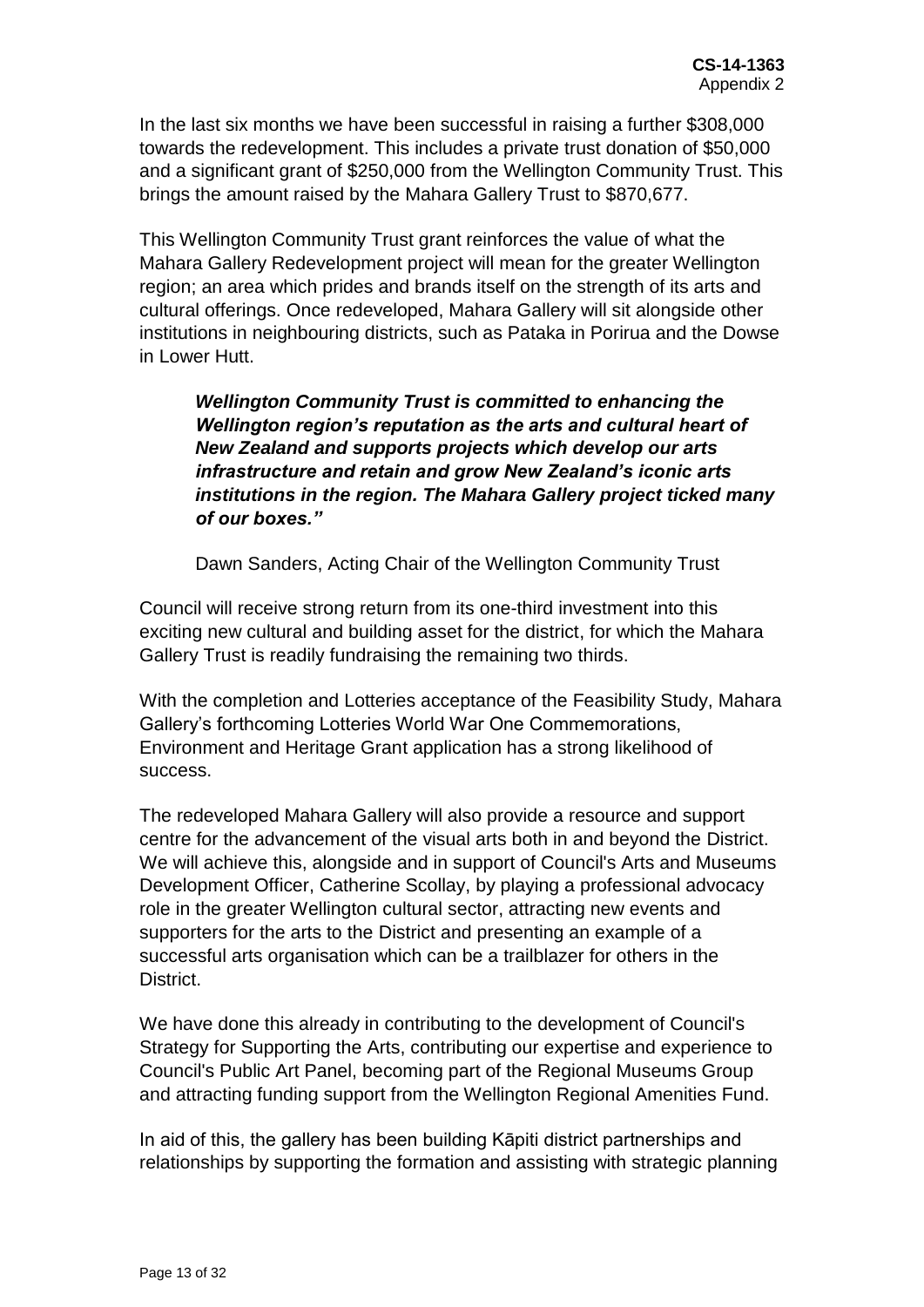for the Discover Kāpiti Heritage Group. Mahara Gallery is working with seven Kāpiti Museums in developing and presenting a Discover Kāpiti Heritage event on January 18, 2015. Pip's contribution to this group will assist in strengthening the presentation of the collective cultural assets of Kāpiti district and developing a unique identity which will encourage greater visitation to and awareness of its many cultural assets and amenities.

# **Strategic Priority Two:**

# **Building a Strong Organisation for the Future**

*"Build the Gallery into an organisation which has robust governance, business infrastructure, and an operating model which supports its growth and vision, its staff and people, and on-going public and private income and support."*

# **Feasibility Study:**

A Feasibility Study for the Mahara Gallery Redevelopment project was developed in 2013 by independent museum consultant Richard Arlidge, and funded by the New Zealand Lottery Grants Board. His assessment found the gallery's current operations to be robust, and its redevelopment plans viable and realistic. The Statement of Feasibility reads as follows:

"The proposal for a major redevelopment of the Mahara Gallery will greatly increase the standard of accommodation for the presentation of exhibitions, enabling the Gallery to present a wider range of exhibitions and associated public programmes. There will be an environmentally controlled storage area for the permanent care of the Field Collection.

The public facilities will be greatly improved and visitors should find the new building a more accessible and pleasurable experience. The enhanced facility will enable the Gallery to borrow works from a range of collectors and other cultural institutions that will be confident that their collections will be housed in a stable and secure environment that meets all museological standards. The professional reputation of the institution will be enhanced.

The commitment by the Kāpiti Coast District Council to on-going operational funding for the institution reflects the local authority's commitment to the Mahara Gallery as the Kāpiti Coast's district public art gallery. This base operational funding provided by Kāpiti Coast District Council and the ability of the MG to generate a significant percentage of its own income will enable the MGT to operate a professionally run public art gallery with associated education and visitor programmes.

The Kāpiti Coast District Council commitment to fund on-going external maintenance and depreciation on the building will enable the MGT to focus on the operation of the Gallery. (The Kāpiti Coast District Council meeting in November 2014 has the Agreement for the Mahara Gallery Redevelopment on the Agenda).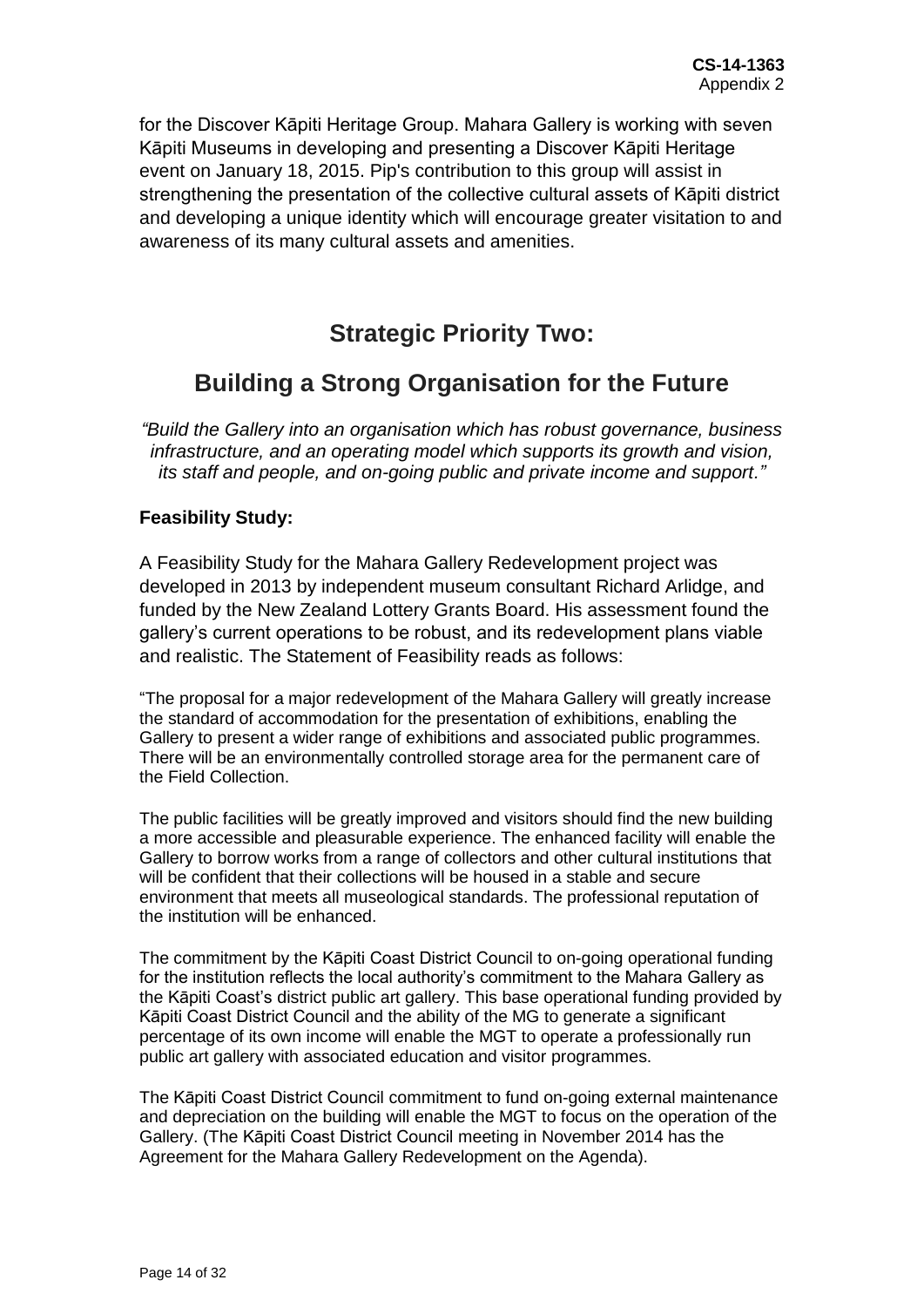The capital outlay is realistic in terms of its community and the fundraising targets are achievable. The MG is a well-established and professionally operated institution with a history of developing professionally curated exhibitions and producing associated publications and a range of public programmes.

The proposed redevelopment will provide greatly improved exhibition capacity, a functional educational space, enhanced staff work areas and improved public access. These factors will enable the Gallery to deliver a greater level and quality of service to residents and visitors.

The current governance structure meets the current needs and requirements of Kāpiti Coast District Council. The governance structure may evolve in the event that the proposed amalgamation within the greater Wellington region goes ahead.

The MG has been a community initiated and led institution that while operating on a limited budget has been fiscally responsible, culturally inclusive, representative, fit for purpose and publically accountable.

The upgrade to the Waikanae Library will create a closer linkage between the Library and Gallery and will assist the higher visitor numbers targeted by the Gallery."

# **Wellington Regional Community Award Winner, Friends of Mahara, and New Gallery Patron:**

Mahara Gallery received the Runners-Up Award in August 2013 in the Arts & Culture category of the Wellington Regional Community Awards made by the Wellington Airport and Wellington Community Trust. This acknowledged the strong role that volunteers have played in the formation and continued growth of Mahara Gallery for over 16 years.

The Friends of Mahara mounted two fundraising events in 2013 at Shoreline Cinema for the redevelopment. Individual Friends further support Mahara by often adding personal donations to their subscription or becoming more hands-on volunteers. The Friends of Mahara have joined forces with the Te Papa Friends in the past year for shared events, including two busloads who visited *Frances Hodgkins in Kāpiti, The Field Collection,* while Mahara Friends were special guests for Te Papa exhibitions.

The gallery was also used as a venue for several community meetings and the launch of a new legal practice whose venue hire fee went towards the redevelopment. Queenie Rikihana-Hyland and Te Atiawa ki Whakarongotai Marae Committee held a hangi fundraiser for the gallery redevelopment on Saturday 19 October, which was very well received by the public.

We were thrilled to be joined by our new patron, Gillian, Lady Deane, in June 2014, who is offering strong support and advice for the fundraising programme. As recipient of the Arts Foundation 'Patron of the Arts Award' in 2009 with her husband Sir Roderick Deane, she will prove a powerful advocate for the gallery's future. Lady Deane's patronage is an honour for Mahara Gallery, and an endorsement of the gallery's success.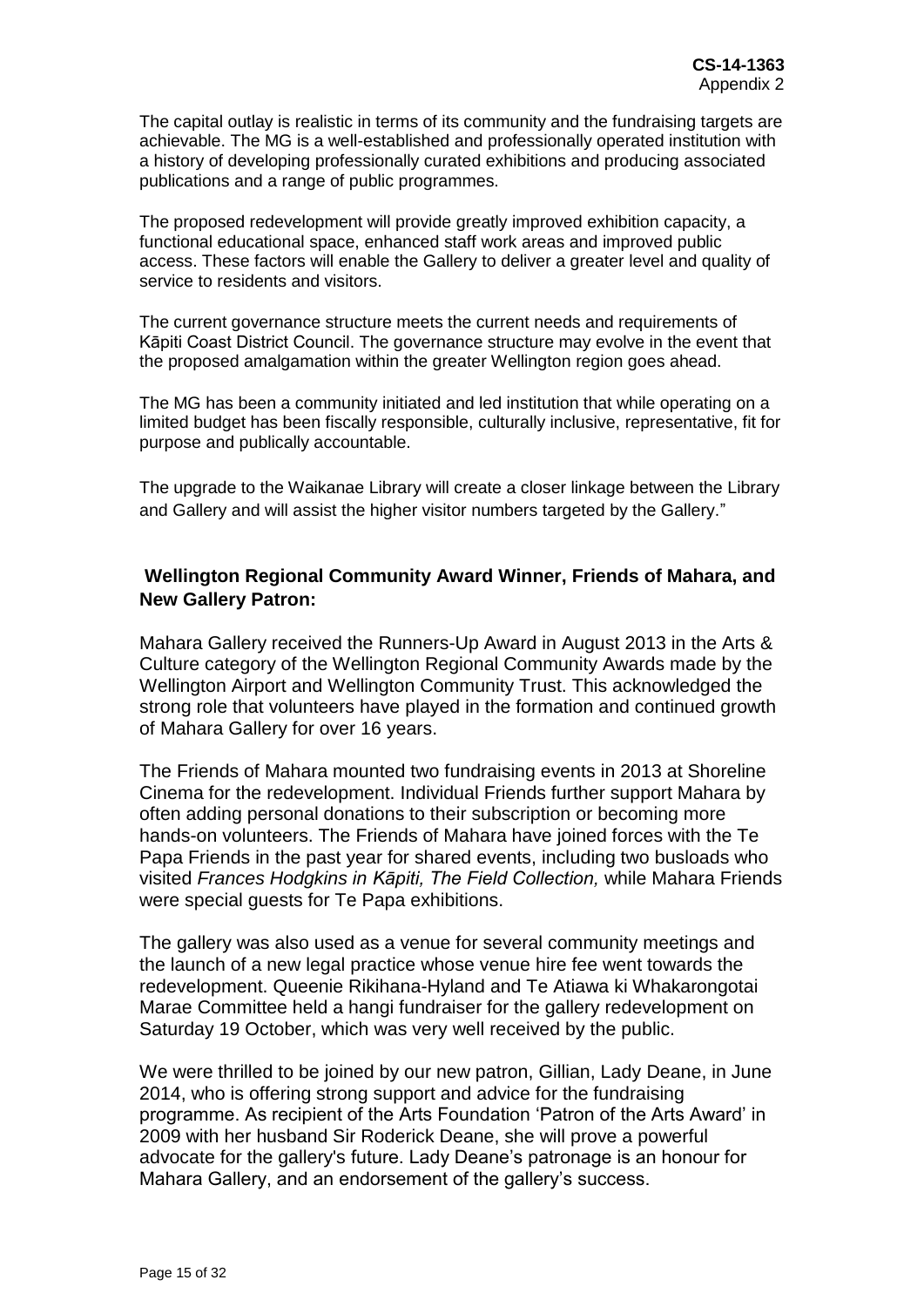# **Strategic Priority Three:**

# **High Quality Delivery**

*"Maintain high quality exhibitions and continue strengthening other delivery strands, in particular education."*

# **Local, National, and International Visitors to Mahara:**

Mark Amery highlighted *Reikorangi Potteries: Janet and Wilf Wright a*s a *'Must See'* in his Dominion Post arts column (21 August 2013): *In this beautifully assembled show there's generosity and joy in the way this steadfast couple, and the world around it, is considered.* 

Opened by Bishop Justin Duckworth, the show drew strong crowds for several special events, with nearly 3,000 visitors, a number of whom travelled from around New Zealand and Australia to see it. It celebrated the cultural achievements and tourism attractions developed by the Wrights in over fifty years based in the Reikorangi Valley. This was the latest in an on-going series of survey shows highlighting a significant Kāpiti artist/s with a national reputation and attracting both local and national audiences.

# **Significant Education Partnership:**

*Wai Ora/ Water Life* (September to November 2013) was our second major art and environmental project delivered in partnership with Ngā Manu Nature Reserve and generously supported by the Philipp Family Foundation.

We worked with 220 children from six schools from Te Horo to Ōtaki through July and August, including Te Kura a iwi o Whakatupuranga Rua Mano and Kura Kaupapa Maori o Te Rito, and five local artists, weavers and poets.

The bicultural contributions from the kura added richly to this show. Te Kura Kaupapa Māori o Te Rito wove three special korowai and composed a waiata which they performed at the opening. Te Kura o te iwi ā Whakatupuranga Rua Mano composed poems in Te reo, and Koro Don te Maipi composed a whakatau with which he blessed the exhibition and the book which followed.

Over six weeks between November and mid-December the children's artwork was also rotated through Ōtaki Library and the award-winning works displayed until March in Te Whare Toi at Te Wananga o Raukawa, which drew excellent feedback from the Ōtaki community.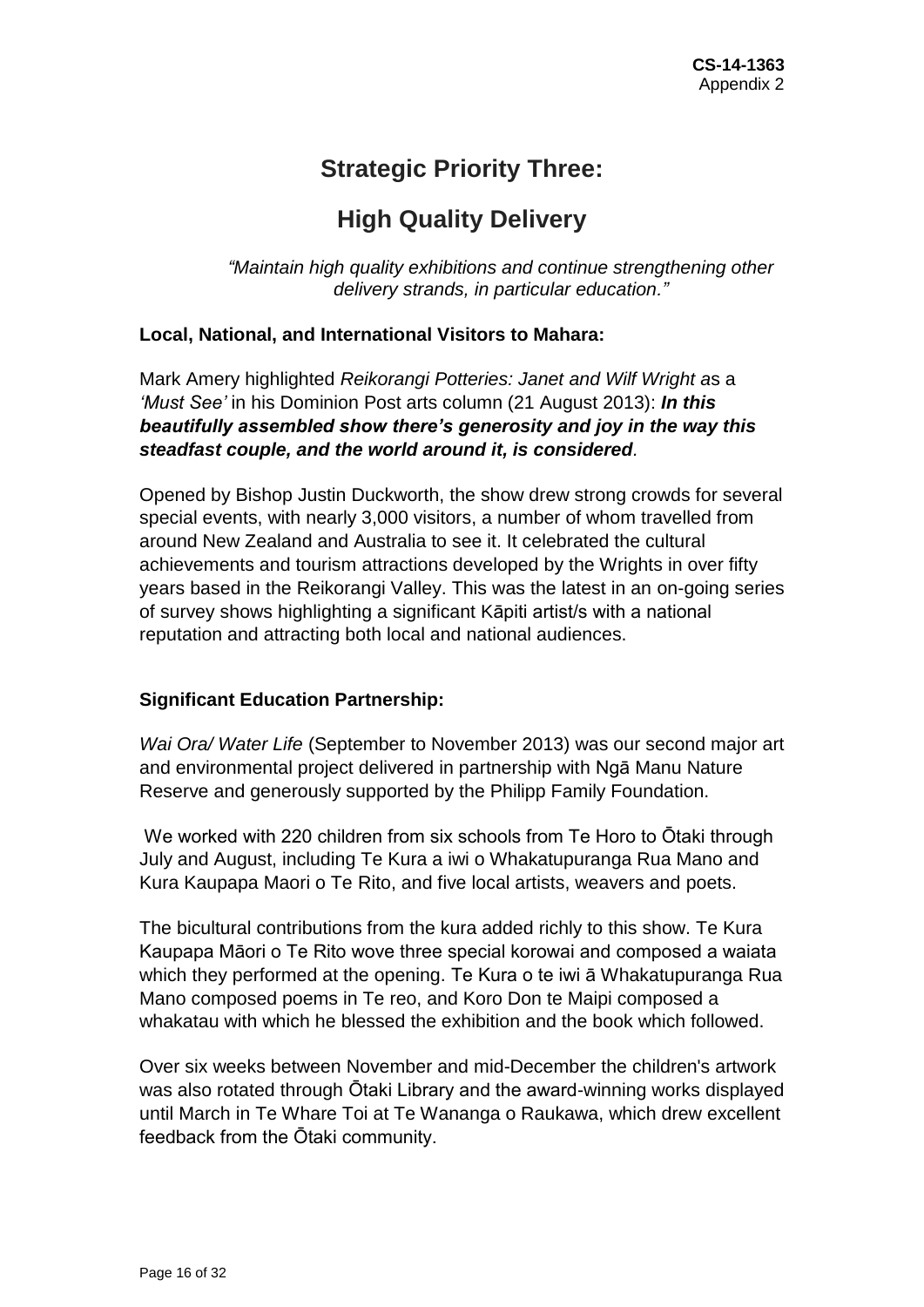Pam Coleman, Kāpiti Children's Librarian:

*Many people, particularly Whanau, came into the library to specifically view their children's work. This gave them a sense of value and pride. .... it was a worthwhile venture and Kāpiti Libraries would be pleased to be involved with planning another event.*

The Philipp Foundation is offering further support for annual projects to Mahara of a similar nature. Dr Robin Philipp sees this as an innovative model for projects he is developing internationally. On the ground the PFF support enables us to develop a sophisticated education programme with a small number of Kāpiti primary schools each year, which also have significant beneficial community outcomes, despite not having a dedicated education staff member.

In an excerpt from his foreword for the forthcoming publication for the third Mahara-Ngā Manu art project (2014, Robin Philipp comments:

*As Trustees of the Philipp Family Foundation (PFF) we are delighted to support Mahara Gallery and Ngā Manu Nature Reserve with their fascinating, innovative art project work involving primary schools on the Kāpiti Coast for a third consecutive year.* 

*It is particularly pleasing to find that since it was started in 2012 with Waikanae and Kapanui Primary Schools, interest in the project has extended much more widely along the coast.*

*This interest among pupils, teachers and visiting artists and the high quality of art works, combined together with practical, hands-on experience by the children in gaining an understanding at Ngā Manu of the importance of the health and ecology of our waterways and native fauna and flora, is exciting.*

*It helps to foster wider appreciation in our community of the values of our natural environment, what we can as individuals attain from them in support of our health and wellbeing, and their importance to us all for sustainable development in our ever-changing world.*

*The NZ Local Government Act, 2002, drew attention to these aspects in its requirement of Local Authorities to address four key components of community wellbeing, viz. economic, cultural, social and environmental. We believe these areas are interdependent and that this Mahara-Ngā Manu art project is an excellent example of what can successfully be accomplished.*

*The motto of PFF: Everything in life is connected, aims to encapsulate this interdependence.*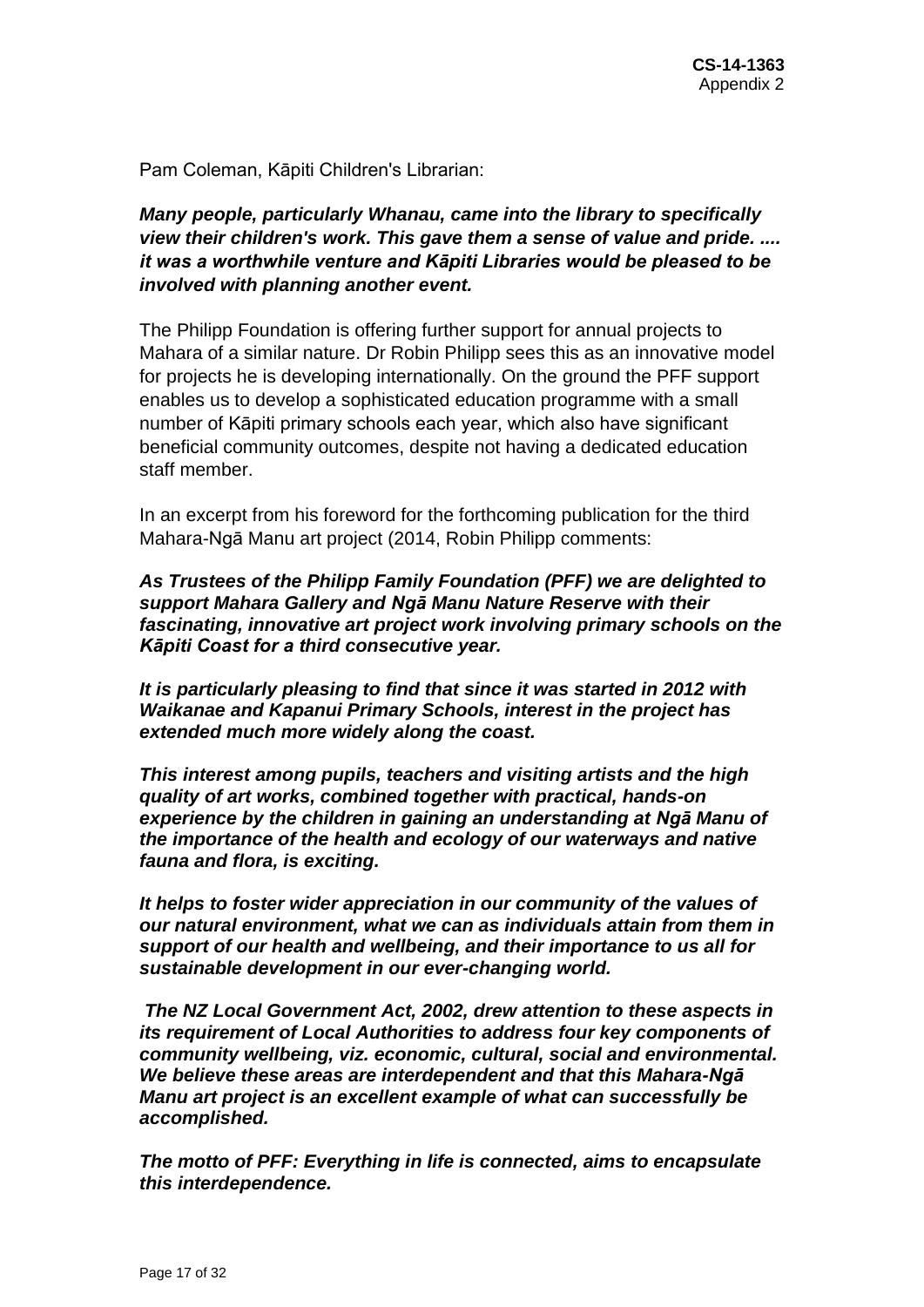# **Strategic Priority Four:**

# **Engagement and Support**

*"Build on-going community engagement and support among all stakeholders to enable the achievement of priorities 1-3 inclusive."*

# **Mahara Gallery Engaging With Regional Partnerships across Kāpiti and Greater Wellington:**

There is a focus in the museum sector on building stronger partnerships between cultural organisations across the greater Wellington region. Mahara Gallery has joined the Regional Museums Group which includes Museum of New Zealand Te Papa Tongarewa, Pataka + Art Museum, the Dowse Art Museum, Expressions Art and Entertainment Centre, and the Wellington Museums Trust, City Gallery Wellington, Museum of Wellington City and Sea; and Aratoi Wairarapa Museum of Art & History.

One of the highly successful outcomes of this grouping in 2013-14 was receiving funding of \$150,000 from the Wellington Regional Amenities Fund to market *Matariki Wellington*, which included 100 events for Matariki Wellington across the region in June 2014. Mahara Gallery joined a consortium of eight galleries and museums including Te Papa, Pataka, the Dowse, Expressions, the City Gallery Wellington, Museum of Wellington City and Sea and Carter Observatory.

# **Matariki Wellington Festival,** *Matariki at Mahara, June 2014***:**

Mahara Gallery benefited through increased audiences and a higher regional profile through extensive promotion and marketing which went regionally, nationally and internationally, and through the strengthening of regional partnerships. We also became the Waikanae hub for Matariki events in partnership with Kāpiti Coast District Libraries, and cross-promoted events at Paraparaumu and Ōtaki Libraries through the extra channels provided by WRAF funding. These included television, radio, web, social media, Wellington bus backs, print, and a dedicated high print-run brochure.

# '*Great exhibition and great that it's artists from the Kāpiti area.'*

*'Think it is an excellent idea to celebrate Matariki. Convenient to attend at Mahara Gallery. I enjoy visiting this gallery.'*

# **Regional Visitors to Mahara:**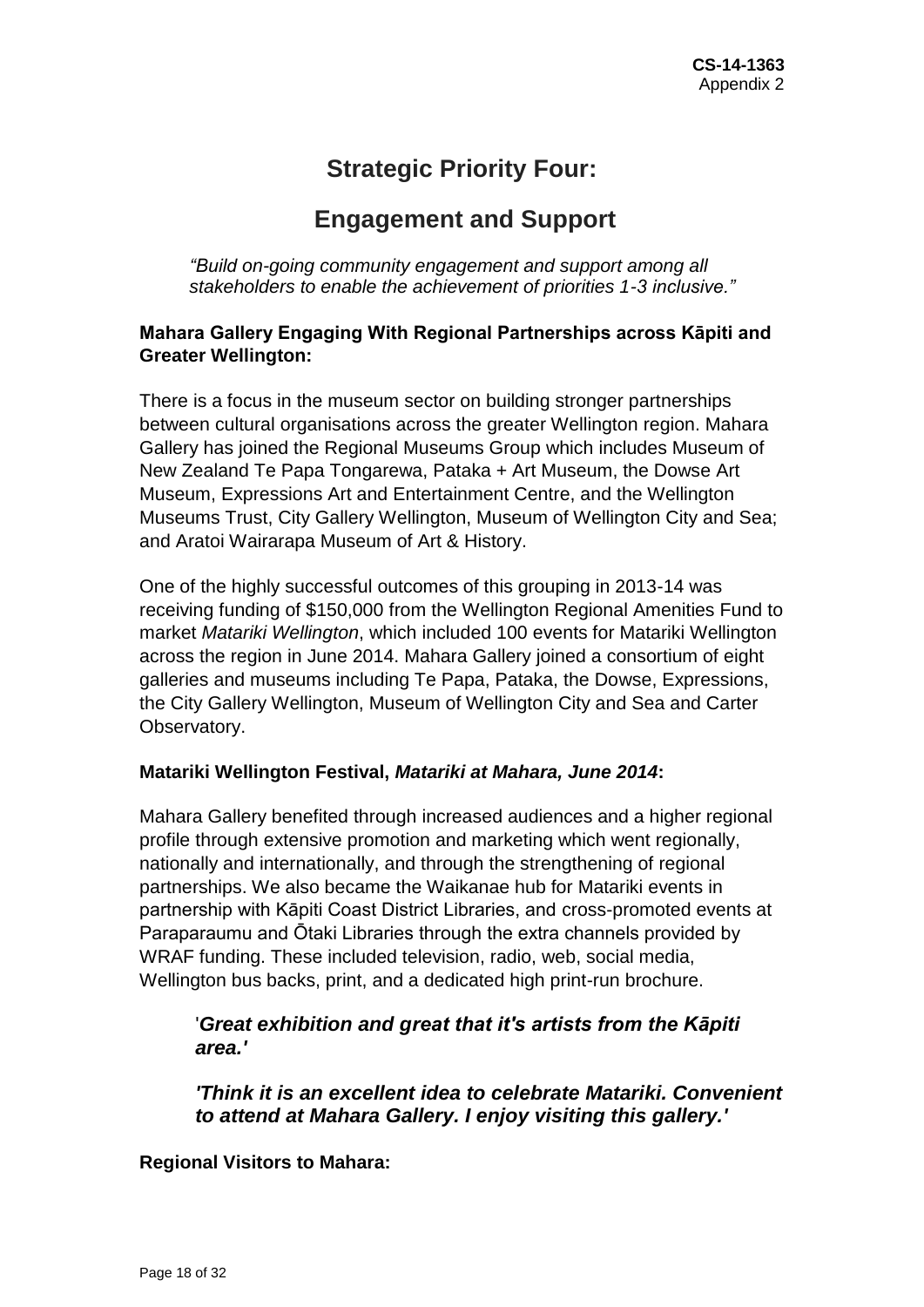Wellington visitors increasingly travel to us by train, and describe us as an exciting new discovery. We receive regular group visits from art and education groups from Palmerston North, the Hutt Valley, Wanganui and Mana as well as Wellington city.

Our participation in the 3<sup>rd</sup> Museums Aotearoa Annual Visitor Survey during the Festival/Field Collection exhibition confirmed that our audiences are almost evenly split between local visitors (around 38%) and regional Wellington visitors (around 40%), while 23% are national and international visitors. Collectively they report a high satisfaction rate of 8 out of 10 with the gallery.

We found the same proportion of 23% national and international visitors in the visitor survey we conducted during *Matariki Wellington* at Mahara during June-July 2014.

### **Waikanae Town Centre Project:**

In May 2014 Kāpiti Coast District Council announced plans to redevelop the Waikanae Town Centre. Mahara Gallery has a strong role to play in the future of Waikanae, having had a partnership with Council since 2002, and for over twelve years has delivered a highly successful regional gallery in modest premises for a very modest budget by regional gallery standards.

As indicated above, Mahara Gallery is already a cultural destination that brings visitors to Waikanae who in turn bring their business to our local shops and cafes.

For the past four years we have been working on developing a new building asset for the Council which will greatly enhance the Waikanae town centre and become an anchor project for it.

The focus on arts and culture which is already established here will become more tangibly and visibly reflected in the Waikanae town centre when the Gallery is rebuilt.

Mahara Gallery is strongly endorsed as a key asset to the township by the Waikanae business group who we have been in close consultation with in particular since the WTC project was launched.

Local business retailers have expressed support for a revitalised Waikanae town centre having a strong arts and culture identity with Mahara Gallery and the Waikanae Library as key elements of that alongside Whakarongotai marae.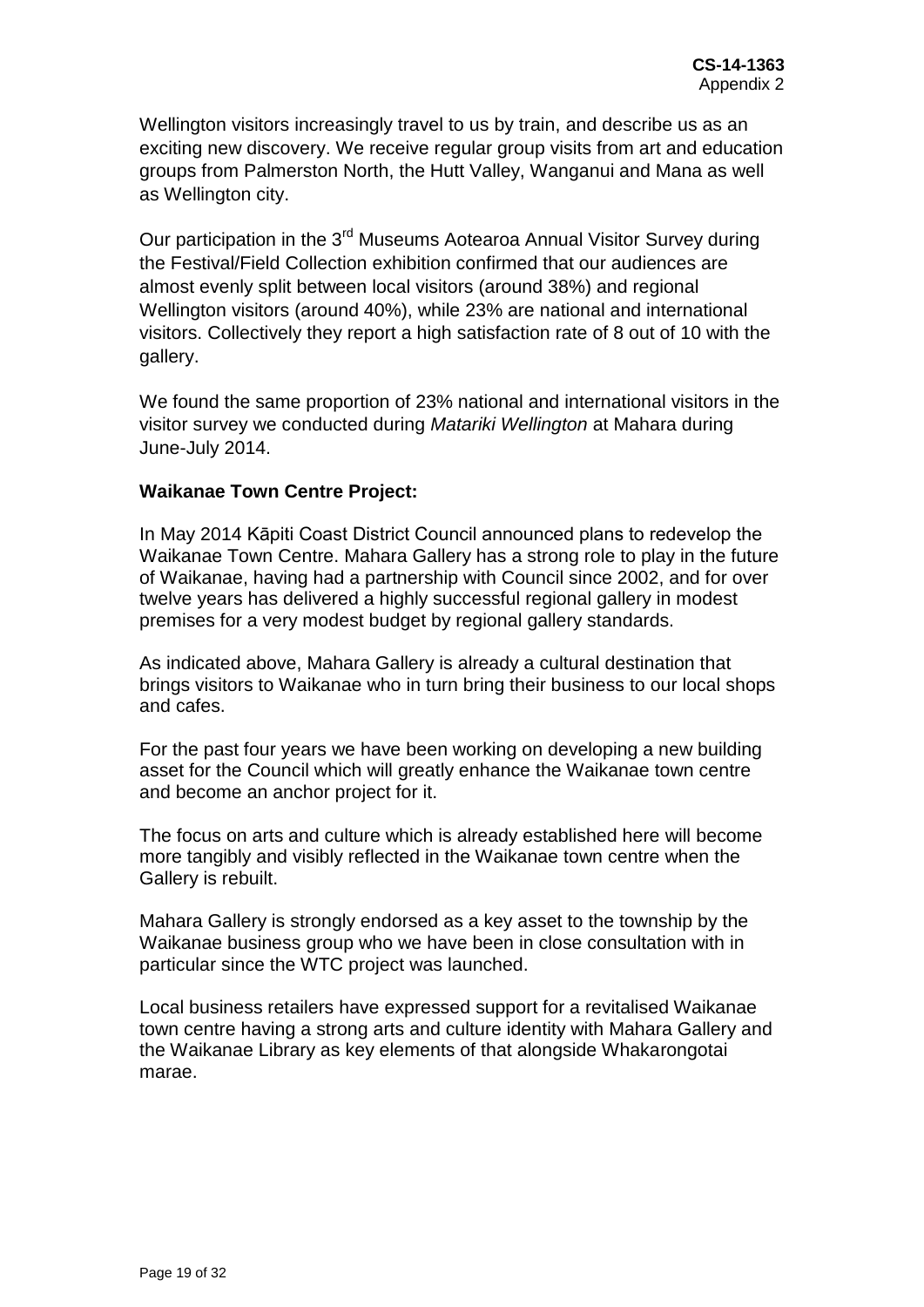### **2013-2014 Delivery of Council Objectives, Services, and Performance Targets** as set out in the **Partnership Agreement between Mahara Gallery Trust and Kāpiti Coast District Council**

- **1. Council objective: Develop and foster the practice and appreciation of the arts and cultural heritage on the Kāpiti Coast, through a diverse programme.**
- **Service: Present an annual exhibition programme that reflects the diversity of Kāpiti's arts community and that allows local artists' work to be seen in a national context.**
- **Target: At least six exhibitions per year that balance local content with relevant material from further afield.**

The following exhibitions have been staged during the report period:

*Reikorangi Potteries***:** *Janet and Wilf Wright 7 July – 1 September 2013*

### **New SPACE**

*Put it there, an exhibition of objects* Catherine Macdonald and Frances Stachl 7 July – 4 August 2013

#### *Another Stillness*

Sophie Saunders 6 August – 1 September 2013 *Attendance: 2,758*

#### *Of Innocence and Experience*

Tom Armstrong 6 September – 6 October 2013

*Wai Ora, Water Life Te Horo to Ōtaki Children's Creations* 7 September – 24 November 2013

*Te Ara o te Ringa o Maui, The Path of the Left Hand* Matene Climie

8 October – 24 November 2013

### *Arohaehae, Raranga, Whiri, Whatu*

Adrienne Spratt 15 November – 15 December 2013 **Attendance: 2,863**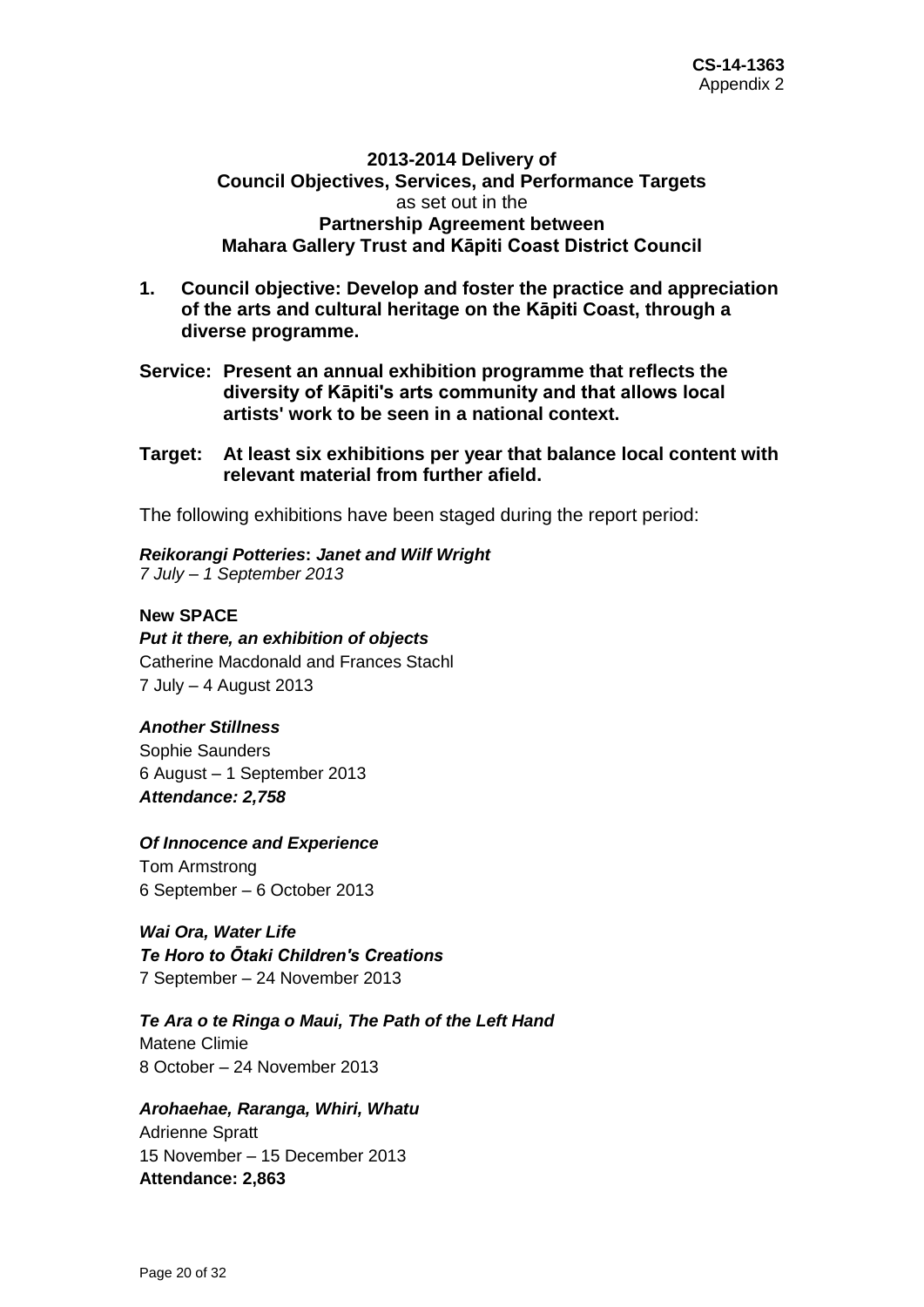*Mantle,* **Frances Jill Studd** 17 December 2013 - 2 February 2014

*Available light, imagining more than we see* 1 December – 26 January 2014 *Attendance: 1,614*

*Spirit Tree:* Robert Franken, Anneke Borren, Gerard McCabe, Gillian Rainer, Stephen Myhre 1 – 23 February 2014

**New SPACE** *Arohanui te Ra o Waitangi* 8-23 February 2014 **Attendance : 1,079**

*Frances Hodgkins in Kāpiti: The Field Collection* 1 March – 20 April 2014 **Attendance: 3,710**

*Stag Spooner: Those Wild Men of the Bush* 26 April – 8 June 2014

**John Lawrence:** *The Human Expression* 26 April – 8 June 2014

**New SPACE Jack Penman** *: Party Lines : The Story of Waikanae's Early Telephone Exchange* 26 April – 8 June 2014 **Attendance : 1,511**

**New SPACE** *Matariki at Mahara* 13 June - 30 June 2014

*Seven Kāpiti Artists* 14 June - 27 July 2014 **Attendance to 30 June: 1,181**

### **Total Exhibition Attendance: 14,716**

Public Programme events and attendance numbers are listed under Council Objective 5.

At the end of this document 2,200 visitors to the *Wai Ora* exhibition outreach to Ōtaki have been added to the above figure, to create the following total annual visitor numbers:

**Annual Visitor numbers: 16,916**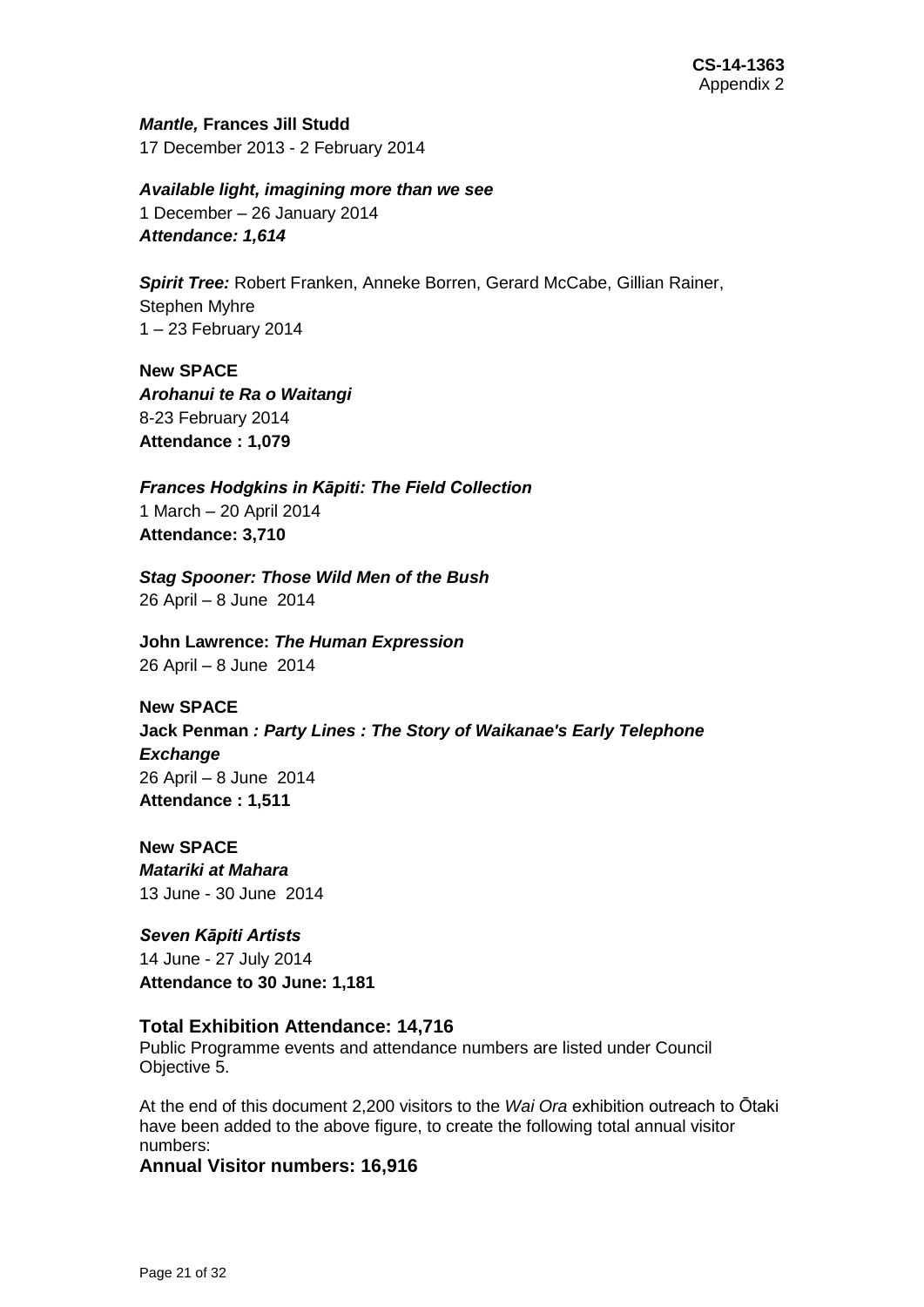### **2. Council Objective: Reflect bicultural commitment of Council principles into productive partnerships with local Iwi.**

**Service: At least one bicultural based exhibition.**

**Target: Enhance the relationship between Mahara and the Art and Design Faculty of Te Wananga o Raukawa through continuing joint projects and exhibitions.**

- Matene Climie, a degree student and administrator at Te Whakarākai, Maori Design and Art programme in Te Wananga O Raukawa, exhibited in New SPACE in October, with *Te Ara Ringa o Maui, The Path of the Left Hand*.
- Adrienne Spratt showed weaving in November in *Arohaehae, Raranga, Whiri, Whatu*, an exhibition towards the completion of her Masters in Maori Visual Arts from Te Putahi a Toi, Massey University. *Arohaehae* was blessed by Koro Don te Maipi and opened by Queenie Rikihana-Hyland. Both shows were well supported by weavers, tutors, whanau and professional colleagues from Ōtaki, Palmerston North and Porirua.
- Children from Te Kura Kaupapa Māori o Te Rito, and Te Kura a Iwi o Whakatupuranga Rua Mano were included in the *Wai Ora/ Water Life* project in September – November. Parts of this exhibition were then shown in Ōtaki Library and Te Whare Toi at Te Wananga o Raukawa.
- *Arohanui Te Ra o Waitangi came* from Ōtaki Museum after Waitangi Day into New SPACE from 8 – 22 February 2014. Monica Fraser and Tiriata Thorne helped install it and we plan to work more closely with them in future.
- *Matariki at Mahara* provided a new focus to mid-year exhibitions and events this year and included working with local iwi as well as other artists. The opening event on June 13 with 40 children from Kapanui School doing kapahaka in Mahara Place for a delighted lunchtime audience. Public feedback and response to the show has been excellent.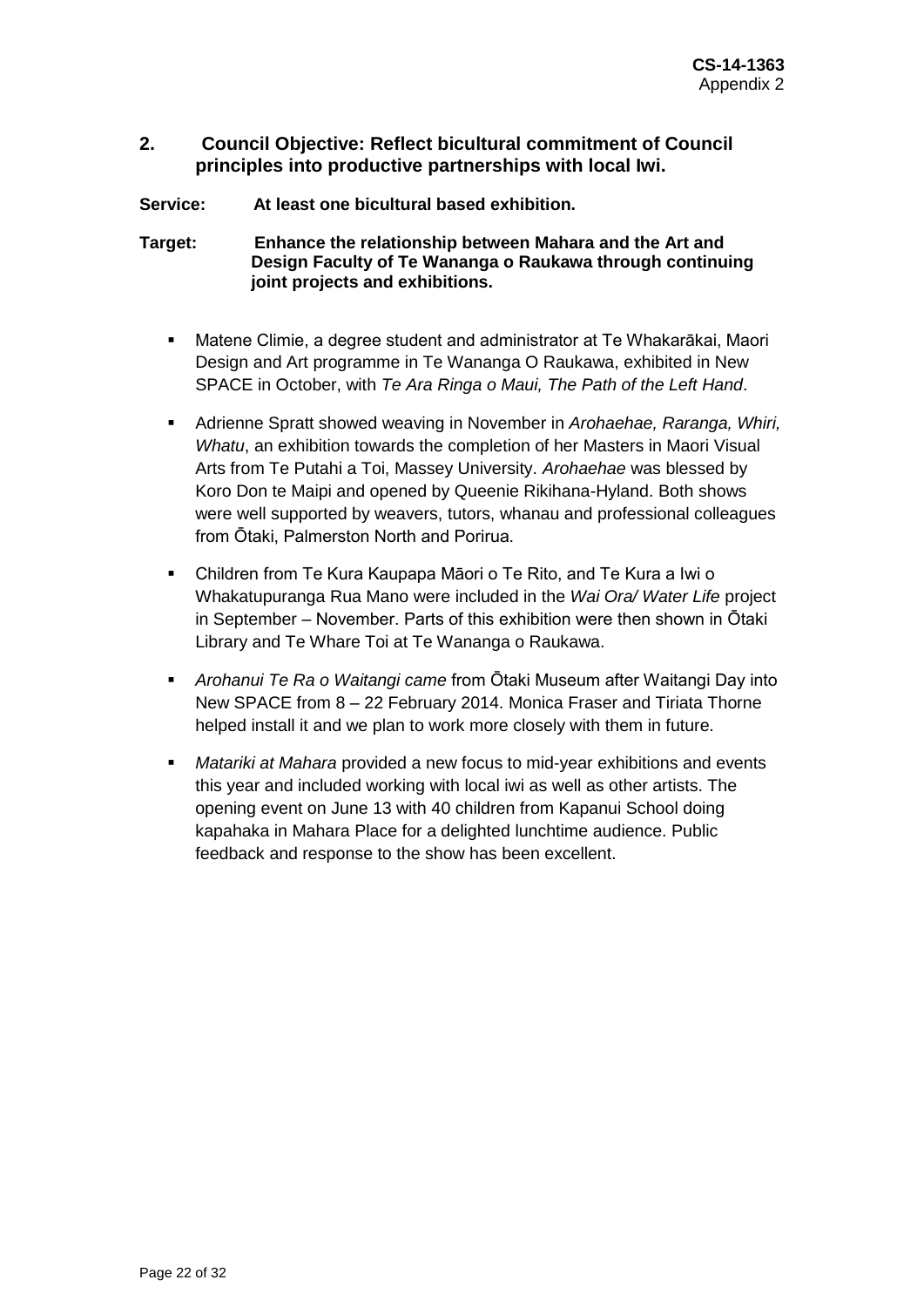### **3. Council objective: Develop local identity and profile through the arts and cultural programme**

### **Service: Encourage cultural tourism**

### **Target: Work with the Wellington Region's arts community to build local profile and visitor numbers.**

- Mahara Gallery features regularly in the *Dominion Post*'s bi-weekly Arts column, which gives free editorial, and advertise in the new *Capital* (monthly) and *Fishhead* magazine (quarterly).
- Director does regular interviews with Coast Access Radio and Kāpiti's Beach FM 106.3
- In late 2013 Mahara started sponsoring *thread,* a two-weekly local arts paper, which is a lively local outlet for arts and culture events. We have occasional short articles in it. Editor and designer Ceira Hopley volunteered at Mahara where she updated our website and Facebook.
- *thread* reappeared as *Seen* in May 2014, and Mahara's advertising costs became covered by Pip doing local deliveries while connecting with local business people.

### **Target: Be an active participant in the NZ International Festival of the Arts Official programme.**

- *Frances Hodgkins in Kāpiti, The Field Collection* was developed for the NZ Festival of the Arts 2014 programme, which is the premiere arts event in New Zealand, and enables Mahara to reach wide audiences of over 350,000 through extensive marketing and promotion.
- We advertised *Frances Hodgkins in Kāpiti* in the latest issue of *Art News,*  Autumn 2014, with 1,000 run-on flyers*.*
- *Art News* also gave us a free editorial feature on the show, p123
- **Mahara featured in** *Capital* Issue 8, February 2014, under 'Locals at Writers Week' for our New Zealand Festival event with Jill Trevelyan, and also ran an ad
- Mahara advertised *Frances Hodgkins in Kāpiti* in the latest issue of *Art New Zealand*, No 149, Autumn 2014.
- Mahara placed a special Festival ad in *ArtZone,* No 53, 2014
- Mahara appeared in the Dominion Post's Capital Day column, February 28, 2014, for the first week of *Frances Hodgkins in Kāpiti*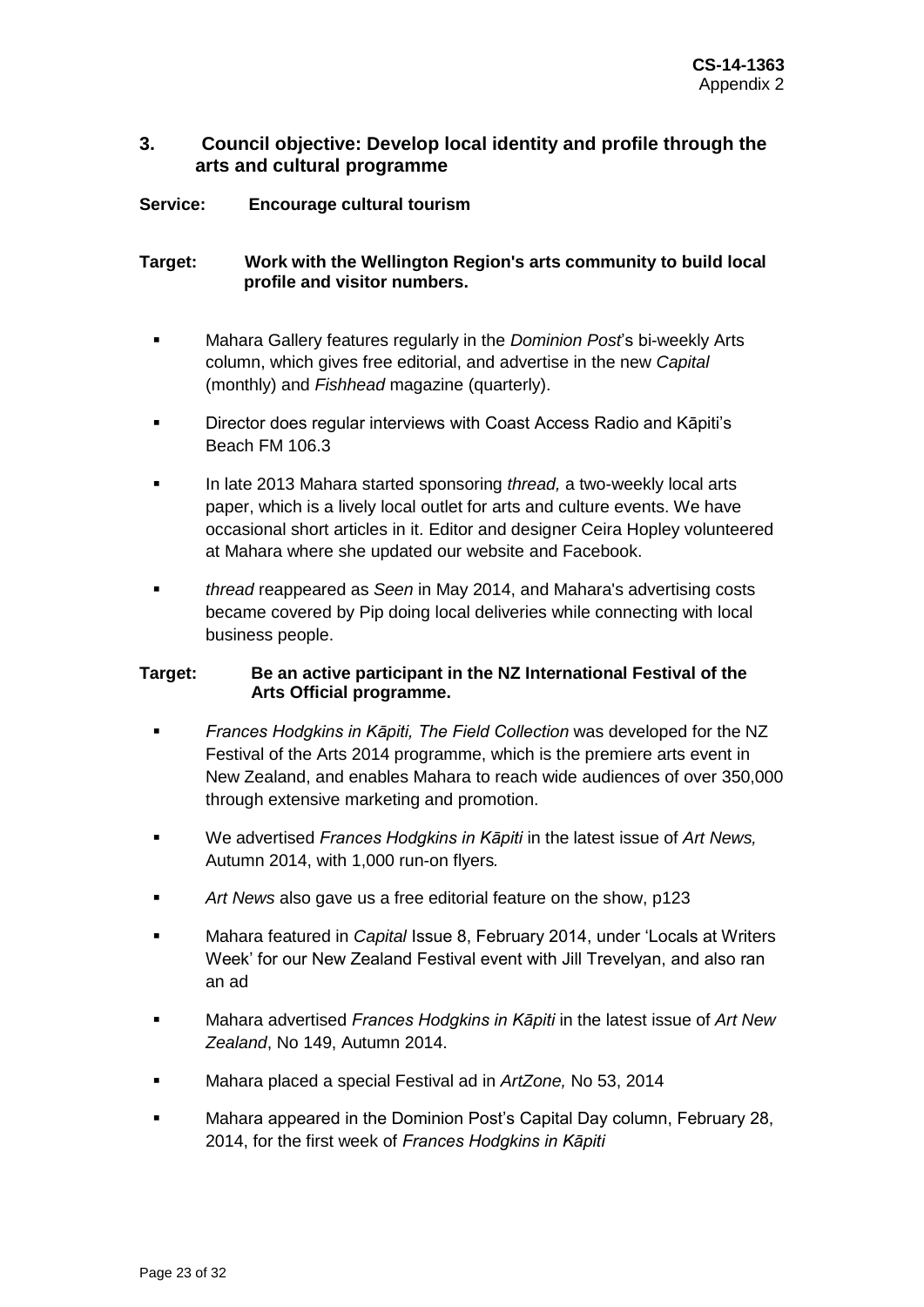A two page article by Riemke Ensing was published in *Art New Zealand*, No 150, Winter 2014.

#### **Target: Market Mahara Gallery's programme effectively in the greater Wellington area.**

- Mahara's new book, *Frances Hodgkins in Kāpiti, The Field Collection*, with 48 pp and full-colour reproductions of all work in the Field Collection, was launched at the exhibition opening on 28 February, supported by the Deane Endowment Trust and Mowbray Collectables, and is selling well at \$25 retail. Robyn Kahukiwa, Mirek Smisek and Frances Hodgkins' catalogues and *The Art of the Garden* book continue to market the Mahara Gallery and Council brand across the greater Wellington region, nationally and internationally. *Native Habitats, Waikanae Children's Creations* (2012), has reached UK and European audiences through Dr Philipp. and *Wai Ora, Water Life* joined it in 2013 Orders continue for our books through library suppliers and bookshops.
- **More regional visitors come here by train, and spend time exploring in the** area after their visit to Mahara.
- Council-sponsored 6 weekly column continues in the *Kāpiti Observer*
- Mahara advertises in *Art Zone*, with listings 4 times a year, and half page advertising, twice a year
- Mahara advertises in *Capital* magazine six times a year. They ran a free editorial on our new Reikorangi Potteries book in September 2013 issue.
- Mahara advertises in *Capital* magazine six times a year. They ran a free editorial on our new Reikorangi Potteries book in September 2013 issue.
- Mahara advertises in and runs listings in the national magazine *ArtNews*, 1/3 page colour ad twice a year, with 1000 run-ons supplied (DL colour card).
- Mahara advertised in *North & South,* January 2014, which had a Kāpiti focus.
- *ArtZone* ran en editorial feature with an architect's image of the new concept, titled 'Half-Way There', on progress with Mahara's redevelopment, No 51 2013, pg. 44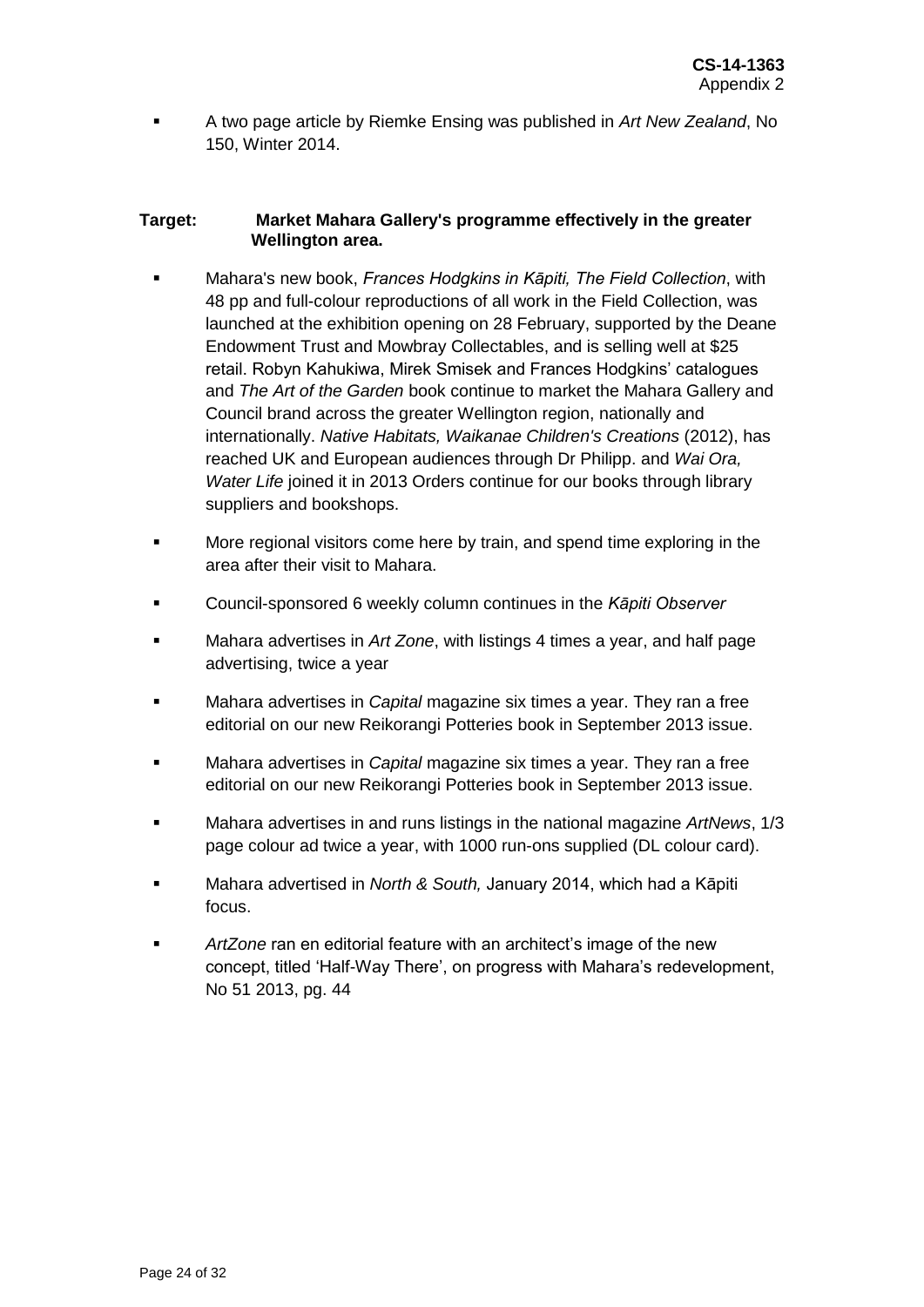### **4. Council objective: support the development of an arts strategy for Kāpiti**

### **Service: Provide professional advice to Council on arts strategy and implementation of cultural tourism initiatives**

### **Target: Take part in meetings, discussions, research and feedback.**

- Council's Strategy for Supporting the Arts (2012) includes its commitment to ongoing support of Mahara Gallery, specified in Section 3 under 'Partner and Supporter'; Section 4.4 under Challenges and Opportunities, 'Finding space for a nationally significant collection'; and Section 5.5, 'Arts and economic development'
- **Director Janet Bayly has joined Council's Public Art Panel, and had input** into the Public Arts Policy
- Redevelopment Project Manager Pip Howells attends Kāpiti Museums Discover Heritage Group meetings and is providing support for strategic planning and development of the Kāpiti Heritage Day event 2015
- Janet presented information on *Native Habitats* and *Wai Ora* projects to Educators' Hui at the Dowse Art Museum on 30 September 2013
- Janet and Pip attended the Museums Aotearoa Conference 2014 in at MTG Napier from 2 – 5 April 2014
- Mahara participated in the 3rd Museums Aotearoa supported Strategic Pay Survey, for the previous financial year.
- $\blacksquare$  Mahara participated in the 4<sup>th</sup> Museums Aotearoa National Visitor Survey from 4-9 March 2014 during the Festival show.
- Janet attended the Wellington Decorative and Fine Arts Society meeting with guest speaker Cornish art historian David Tovey on 'Frances Hodgkins in Wartime St Ives' on May 12, 2014.
- **Pip and Janet attended forums and meetings on the Waikanae Town** Centre Transformation project since May 2014.
- **Janet and Pip attended regular meetings for the Wellington Regional** Museums group, and the Matariki Wellington group funded by the Wellington Regional Amenity Fund.
- Janet was an invited adviser to the Palmerston North Public Sculpture Trust on their  $8<sup>th</sup>$  project in July 2013.
- Janet visited Dunedin Public Art Gallery in July 2013 to view *Colour and Light*, a collection of artworks by Frances Hodgkins recently acquired by Auckland City Gallery related to the Field Collection.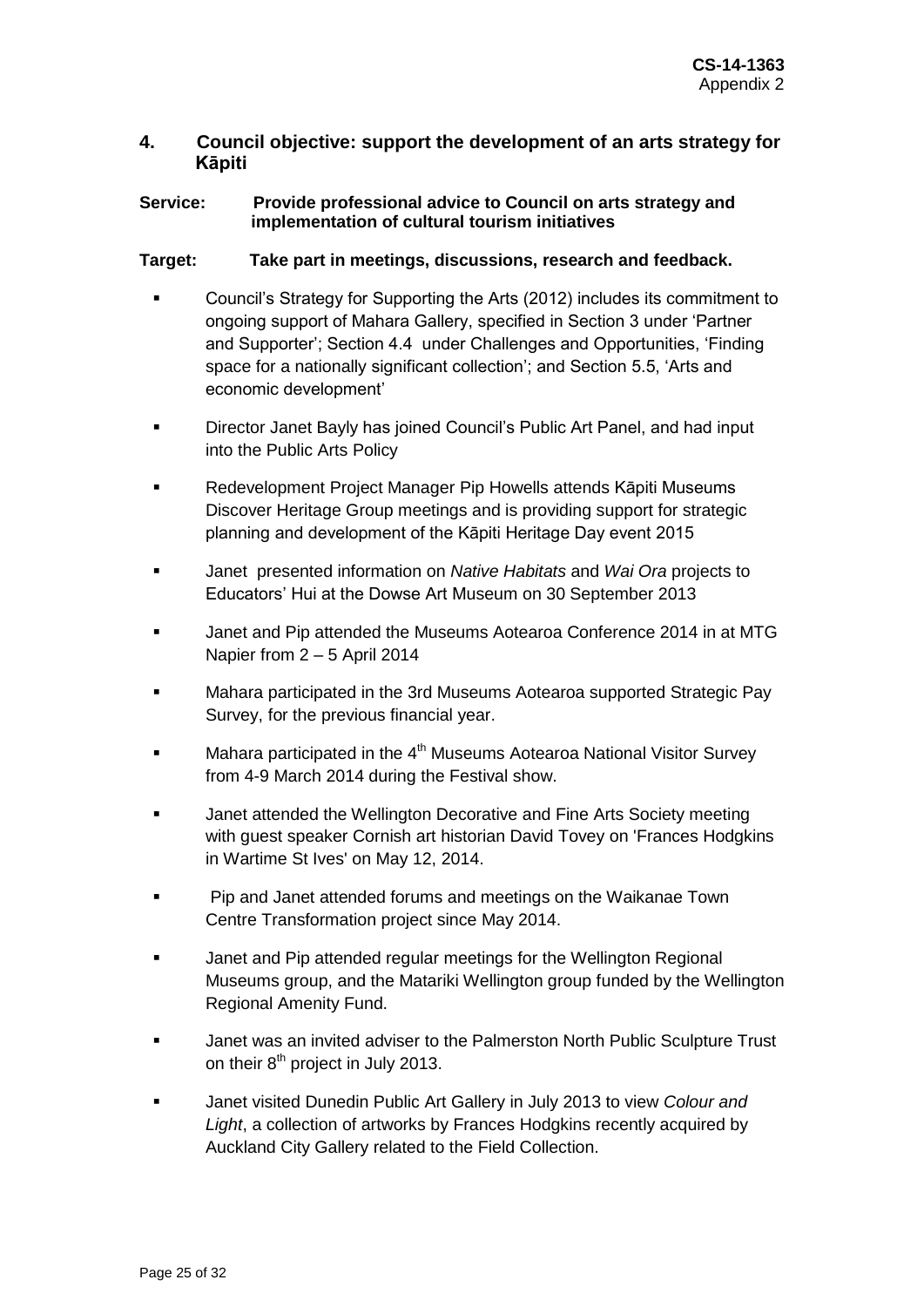- Janet visited Dunedin Public Art Gallery in February 2014 to view *In Speculum,* curated from DPAG's Frances Hodgkins' collection; also the Forrester Gallery and Janet Frame House in Oamaru.
- Director and Project Manager have networked widely with museum and gallery sector professionals locally, regionally and nationally.
- **5. Council objective: Promote and encourage participation and achievement in all artistic forms of endeavour for the greater benefit of Kāpiti**
- **Service: Showcase and reward achievement and excellence in the arts in Kāpiti**
- **Target: Explore opportunities and partnerships to develop a youth-based project or exhibition**
- **Target: Work with Council to identify the most appropriate means of rewarding achievement and excellence in the arts in Kāpiti (including reviewing the effectiveness and viability of the annual Mahara Arts Awards**
	- *Wai Ora / Water Life* is an extended children's art exhibition project from Native Habitats (2012), supported by the Philipp Family Foundation, and in partnership with Nga Manu Nature Reserve. It involved six Ōtaki primary schools, and ran from 6 September 2013 and until 24 November. It was also taken to Ōtaki and mounted in successive small shows in the Children's section of Ōtaki Library between early November and mid-December; then the award-winning works taken for display at Te Whare Toi in Ōtaki from mid December until the end of February. It received a very strong response in Ōtaki from whanau who could not travel to see it in Waikanae.
	- **Mahara Arts Review, which has run for five years, is being refreshed and will** run biennially from this year onwards. Our annual local artist's group show this year shifted to a more concentrated focus on seven local artists who each showed a larger group of work. This supported the further development of their ideas and artistic practice, and allowed audiences to gain a deeper experience of their work. Good feedback and visitor numbers were received.
	- Our third youth-focused exhibition planned for September 2014 will again be supported by the Philipp Family Foundation in partnership with Nga Manu, offering a rich experience of gallery visits and environmental workshops followed up by artists working with children back in their classrooms, and culminating in a book and exhibition. It involves several month's forward planning with schools and Nga Manu.
	- New SPACE shows featured local artists Sophie Saunders, Tom Armstrong, Matene Climie, Adrienne Spratt, Frances Jill Studd and Jack Penman, and also Catherine Macdonald and Frances Stachl.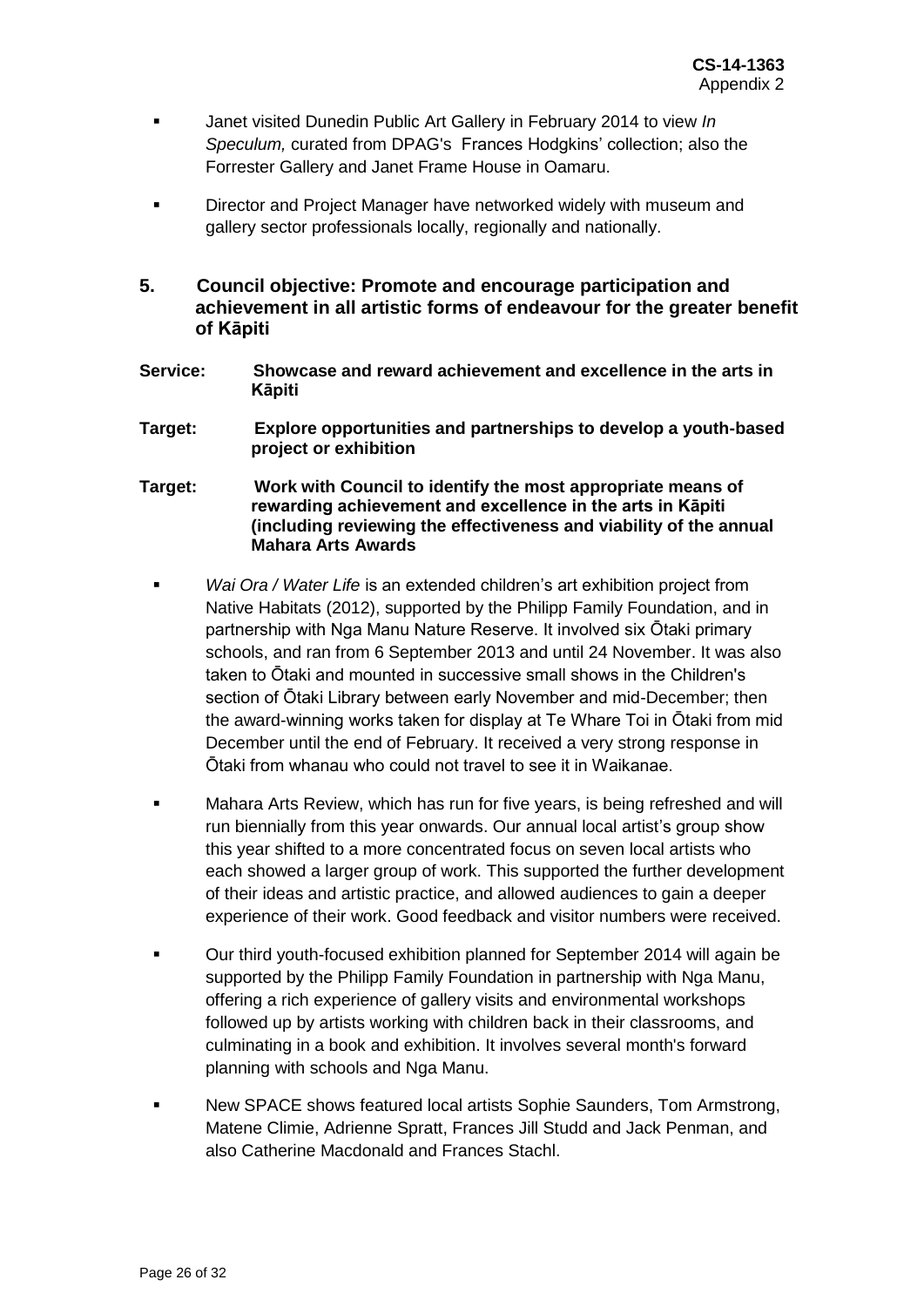#### **Public Programmes held in or developed by Mahara Gallery 1 July 2013 - June 30, 2014**

- Friends event, with Janet and Wilf Wright Sunday 4 August, 12 noon Attendance: 30
- Friends Fundraiser, Film Screening of *Munch 150* at Shoreline Cinema Thursday 8 August, 5.45 – 7.30pm Attendance: 40
- WEA, From Plato to Nato #2, with Peter Ireland Friday 9 August Attendance: 12
- Reikorangi Potteries Book launch Friday 16 August, 3-4pm Attendance: 20
- Waikanae Business Community meeting Friday 16 August, 5.30-8pm Attendance: 20
- WEA, From Plato to Nato #3, with Peter Ireland Friday 23 August Attendance: 12
- Opening *Wai Ora, Water Life*, *Frances Hodgkins & the Field Collection*, & Tom Armstrong, *Of Innocence & Experience* Friday 6 September, 3.45 Attendance: 180
- WEA, From Plato to Nato #4, with Peter Ireland Friday 6 September Attendance: 12
- Floortalk with Irene Mackle for Philipp Family Foundation 11 September 11am Attendance: 10
- Kapanui School visit (new entrants class) 11 September 12 noon Attendance: 16
- Friends Event at Te Papa exhibition visit for *The Impressionists* 11 September 6pm Attendance: 3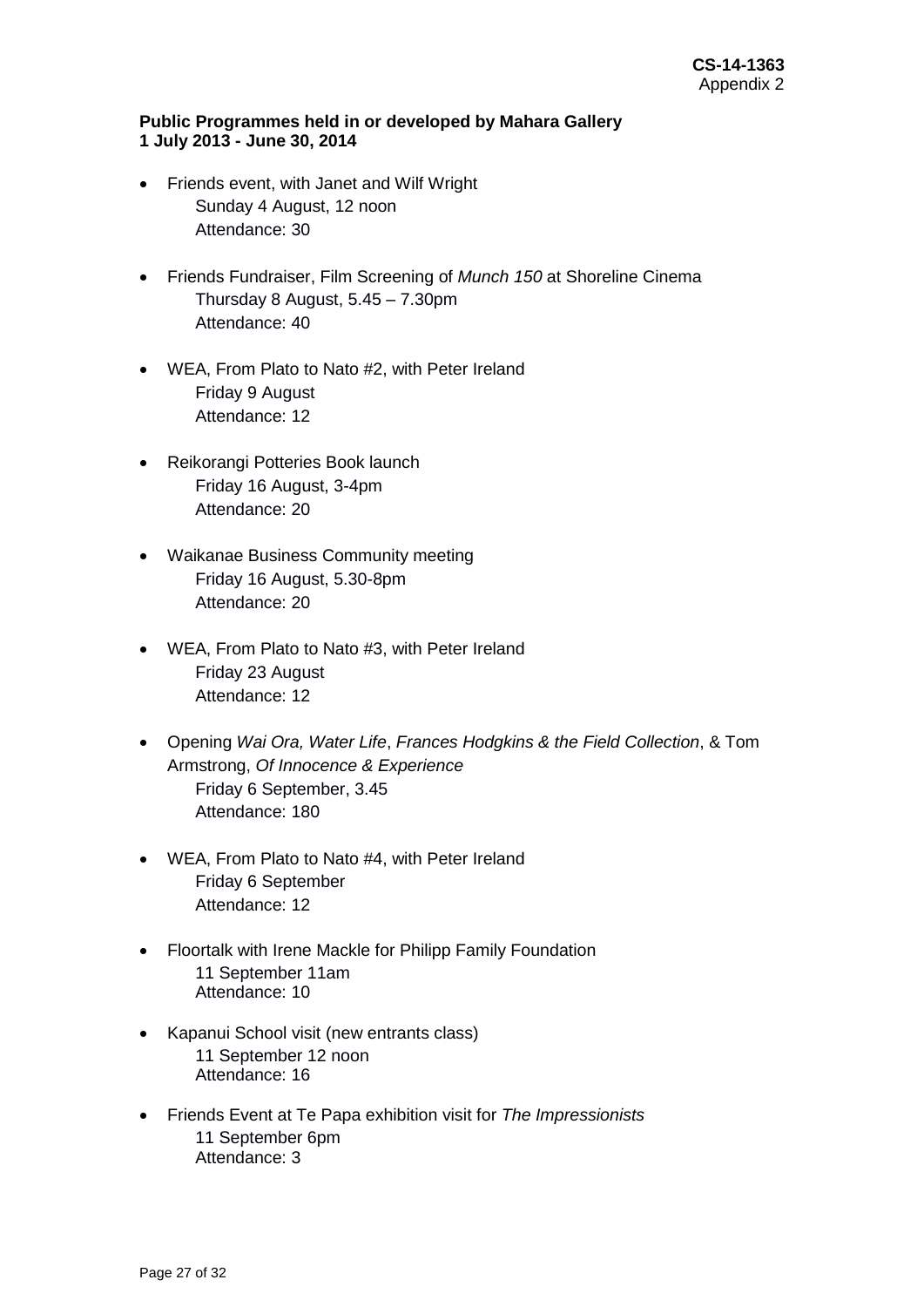- Floortalk with Janet Bayly on *Frances Hodgkins & the Field Collection* 18 September 11am Attendance: 3
- Launch of 'Best Practice' Waikanae Law Firm 19 September 5.30-7.30pm Attendance: 55
- WEA Course with Peter Ireland Plato to Nato #5, *Art & Colonisation* 20 September 7.15pm – 8.30pm Attendance: 12
- WEA Course with Peter Ireland Plato to Nato # 6, *Art & Power* 4 October 7.15pm – 8.30pm Attendance: 12
- Opening of Matene Climie Exhibition in New SPACE: *Te Ara o te Ringa Māui, The Path of the Left Hand* 11 October 4pm Attendance: 17
- Community Forum Education Sector (Pre-school to High School) 15 October 4 pm Attendance: 5
- Community Forum Education Sector (Tertiary U3A) 16 October 7pm Attendance: 9
- Hangi Meeting and welcome onto Whakarongotai Marae 17 October Attendance: 12 from Mahara Gallery
- Hangi Fundraiser with Whakarongotai Marae 18 October 200 Meals sold out 15 attending
- Waikanae Art Windows , Pamella Annsouth 2-3 November
- Kāpiti Arts Trail, including Wai Ora Book Launch at Nga Manu Nature Reserve and Mahara Gallery 2 – 3 November Attendance: 345
- Opening *Arohaehae*, by Adrienne Spratt 15 November, 4pm Attendance: 30
- Floor talk, 'The prose of poetry' by Peter Ireland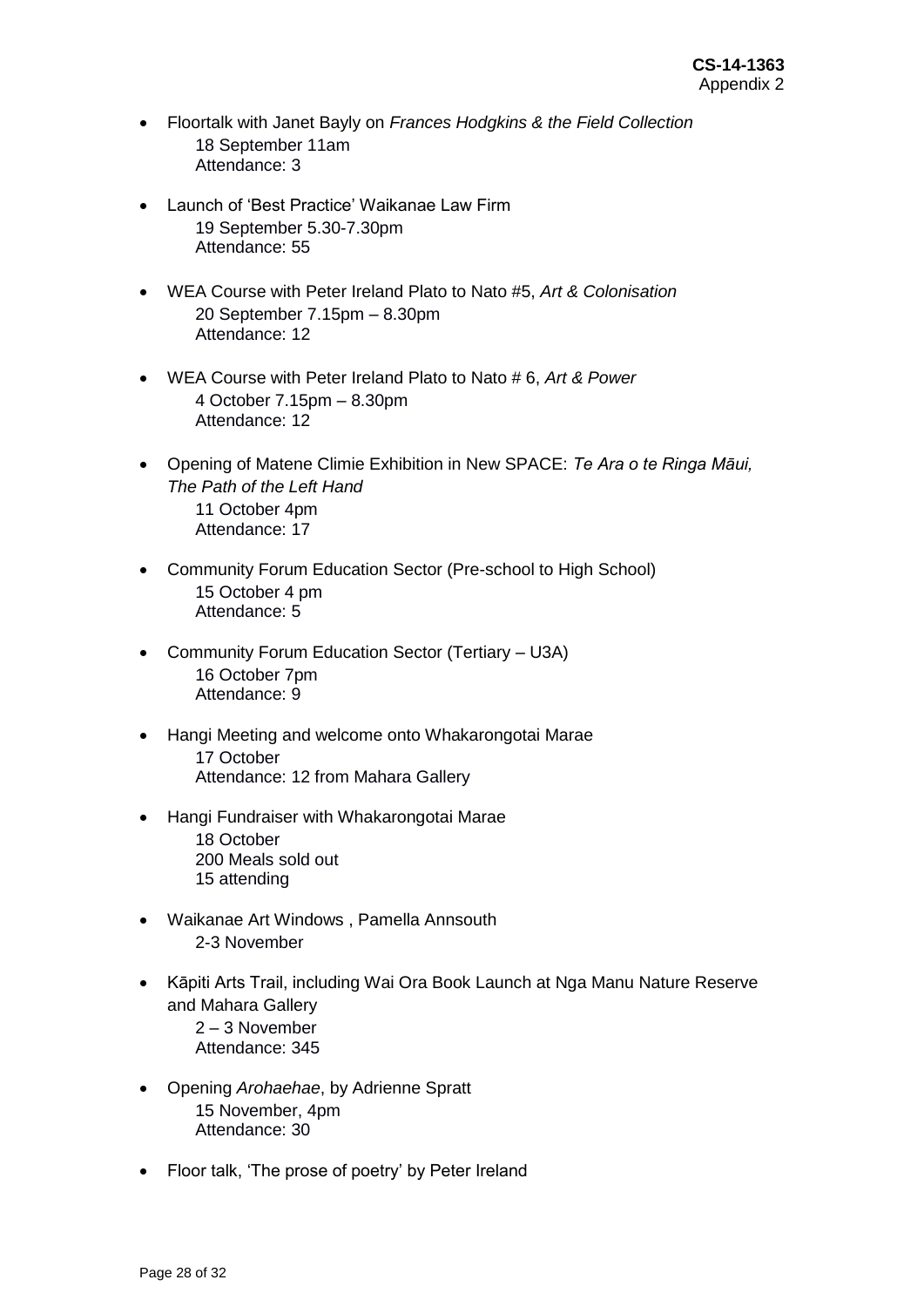Saturday 30 November, 4pm Attendance: 40

- Opening, *Available light*, imagining more than we see, and *Frances Hodgkins & the Field Collection 4* Saturday 30 November, 5.30 Attendance: 70
- *Wai Ora* outreach exhibitions Ōtaki Library Children's section Attendance: 2,000 (low estimate from 16,742 visitors to Ōtaki Library during this period)
- Opening, *Mantle*, Frances Jill Studd, and Christmas party Tuesday 17 December, 4pm Attendance: 50
- Opening *Spirit Tree,* Saturday 1 February at 5pm Attendance: 130
- Opening, *Frances Hodgkins in Kāpiti: The Field Collection* Friday 28 February, 5pm Attendance: 132
- Outreach exhibition, *Wai Ora ki Tonga*

Te Whare Toi, Te Wananga o Raukawa Attendance: 200

- Floortalk by Linda Gill, editor of *Letters of Frances Hodgkins* Sunday 2 March, 2pm Attendance: 20
- Floortalk by Rebecca Rice, Curator Historical New Zealand Art, Te Papa, as part of Arts on Tour supported by Wellington Regional Amenity Fund and Friends of Te Papa, followed by lunch at Reikorangi Potteries for AoT guests Wednesday 5 March, 11am Attendance: 60
- New Zealand Festival Writers Week, Jill Trevelyan on her new biography *Peter McLeavey, The Life and Times of a New Zealand Art Dealer* Sunday 9 March, 4pm Attendance: 60 (Ticketed event: \$18-00)
- 'Pioneers, Professionals and Expatriates', Lecture series given by Lynda Mapplebeck in partnership with Kāpiti WEA Wednesday 5 March, 4pm Attendance: 12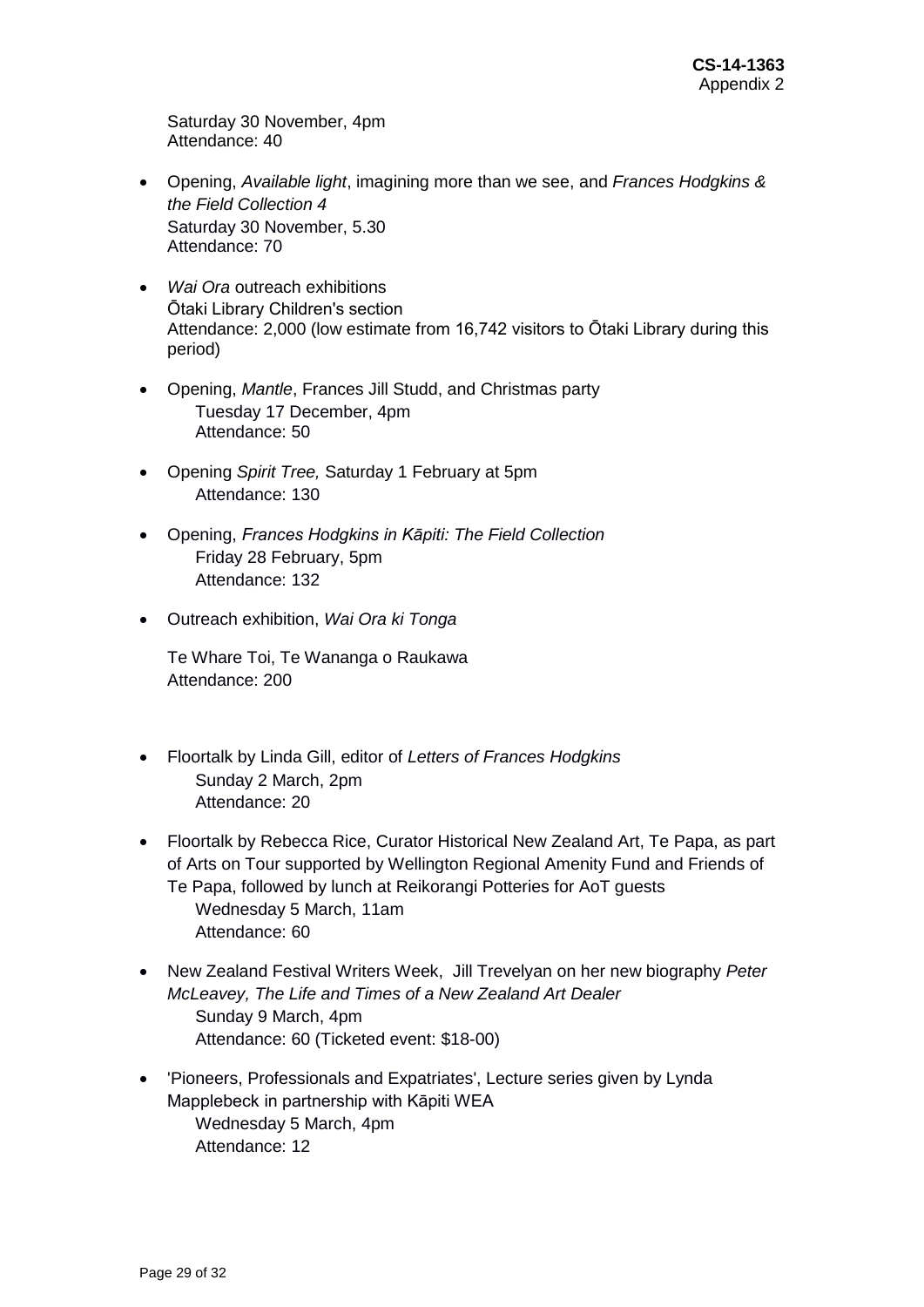- Opening, *Stag Spooner, John Lawrence, Jack Penman* Saturday 26 April, 5pm Attendance: 146
- WEA talk 'Pioneers, Professionals and Expats**:** paintings from the Field Collection' by Paraparaumu College art history teacher Lynda Mapplebeck Wednesday 19 March, 4pm Attendance: 11
- Friends Event, Talk with Field family historian and writer Peter Trim at Waikanae Cemetery where Frances Hodgkins is interred. Sunday 23 March, 3.15 pm Attendance: 26
- Friends Event, Floortalk with Field family historian and writer Peter Trim at Mahara Gallery Sunday 23 March, 4pm Attendance: 46
- WEA talk 'Pioneers, Professionals and Expats**:** paintings from the Field Collection' by Paraparaumu College art history teacher Lynda Mapplebeck Wednesday 26 March, 4pm Attendance: 12
- Floortalk with Avenal McKinnon, Frances Hodgkins curator and Director NZ Portrait Gallery Sunday 30 March, 2pm Attendance: 40
- WEA talk 'Pioneers, Professionals and Expats**:** paintings from the Field Collection' by Paraparaumu College art history teacher Lynda Mapplebeck Wednesday 2 April, 4pm Attendance: 8
- WEA talk 'Pioneers, Professionals and Expats**:** paintings from the Field Collection' by Paraparaumu College art history teacher Lynda Mapplebeck Wednesday 9 April, 4pm Attendance: 8
- Floortalk with Dr Rebecca Rice, Curator NZ Historical Art, Te Papa, attended by Arts on Tour and the Friends of Te Papa, followed by lunch at Reikorangi Potteries, Waikanae (this second tour was due to popular demand) Thursday 10 April, 11 am Attendance: 46
- Lower Hutt Probus Group, talk with Peter Trim Friday 11 April, 11am Attendance: 9
- Waikanae Easter Market stall Saturday 19 April, 9 am Attendance in gallery: 443
- Anna Bailey Puppeteer, with portrait painter 'Enid'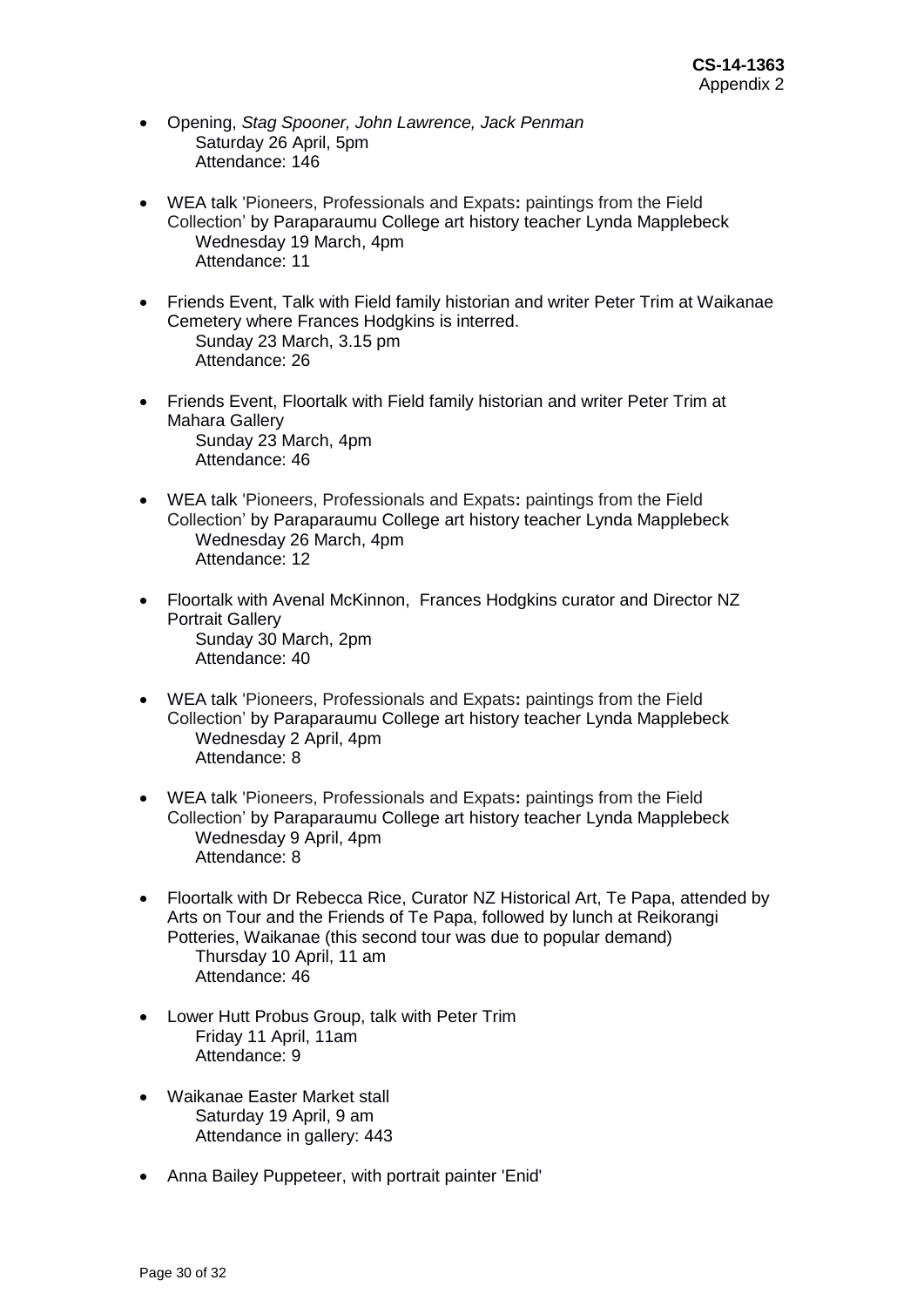Saturday 19 April, 10.30 – 11.30 am Attendance: 120

- Humanimals, children's mask-making workshop, with artist Angélique Monaghan Wednesday 30 April, 10 am – 12 pm Attendance: 4
- Humanimals, children's mask making workshop Thursday 1 May, 10am – 12pm Attendance: 13
- Humanimals, children's mask making workshop Friday 2 May, 10 am – 12pm Attendance: 7
- Curator floortalk, Chris Maclean in *Stag Spooner, Those Wild Men of the Bush* May 21, 11am Attendance: 32
- Opening, *Matariki at Mahara* Friday June 13, 12.15pm with blessing by Koro Don te Maipi and 40 students from Kapapanui kapahaka performing in Mahara Place Attendance: 224
- *Opening Seven Kāpiti Artists,* launched by Mayor Ross Church Saturday 14 June, 5pm Attendance: 145
- School visit: Kapanui School with artist Helen Forrest Tuesday 24 June, 10am-11.30 Attendance: 50
- School visit: Kāpiti College, Year 10 Tuesday 24 June, 1.30-2.45pm Attendance: 30

**Total attendance: 5,213**